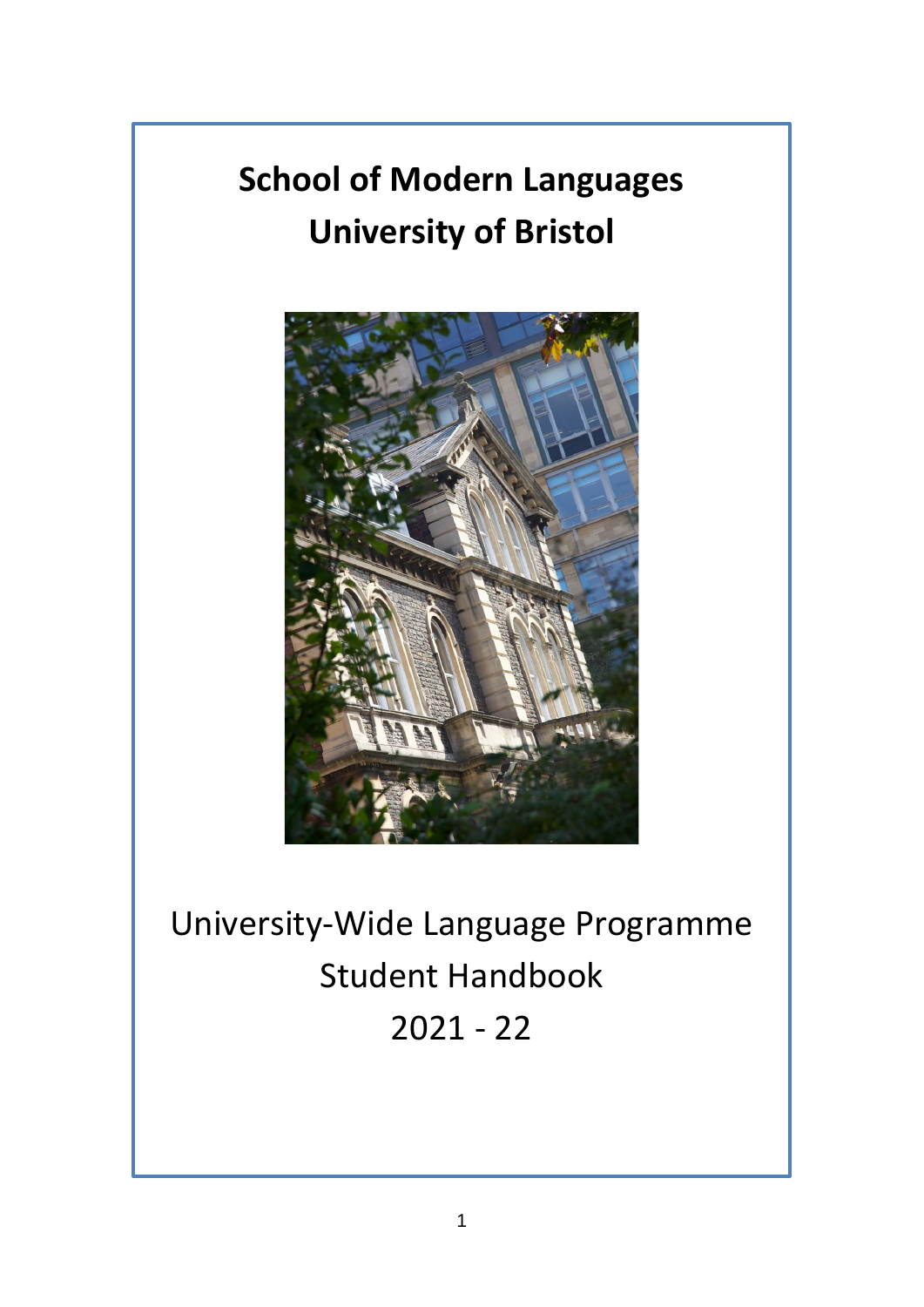# **CONTENTS**

| 1. |                                                                                  |  |
|----|----------------------------------------------------------------------------------|--|
| 2. |                                                                                  |  |
| 3. |                                                                                  |  |
| 4. |                                                                                  |  |
| 5. |                                                                                  |  |
| 6. |                                                                                  |  |
| 7. | Can I study a language if I am a native speaker or a bilingual speaker? 5        |  |
| 8. |                                                                                  |  |
|    |                                                                                  |  |
|    |                                                                                  |  |
|    |                                                                                  |  |
| 9. | How will I be placed in an appropriate group for my level?  10                   |  |
|    |                                                                                  |  |
|    | 11. Common European Framework of Reference for Languages and Benchmark           |  |
|    |                                                                                  |  |
|    |                                                                                  |  |
|    |                                                                                  |  |
|    |                                                                                  |  |
|    | 16. Subject-Specific Presentation & Written Project (Advanced French, German and |  |
|    |                                                                                  |  |
|    |                                                                                  |  |
|    |                                                                                  |  |
|    |                                                                                  |  |
|    |                                                                                  |  |
|    |                                                                                  |  |
|    |                                                                                  |  |
|    |                                                                                  |  |
|    | А.                                                                               |  |
|    |                                                                                  |  |
|    |                                                                                  |  |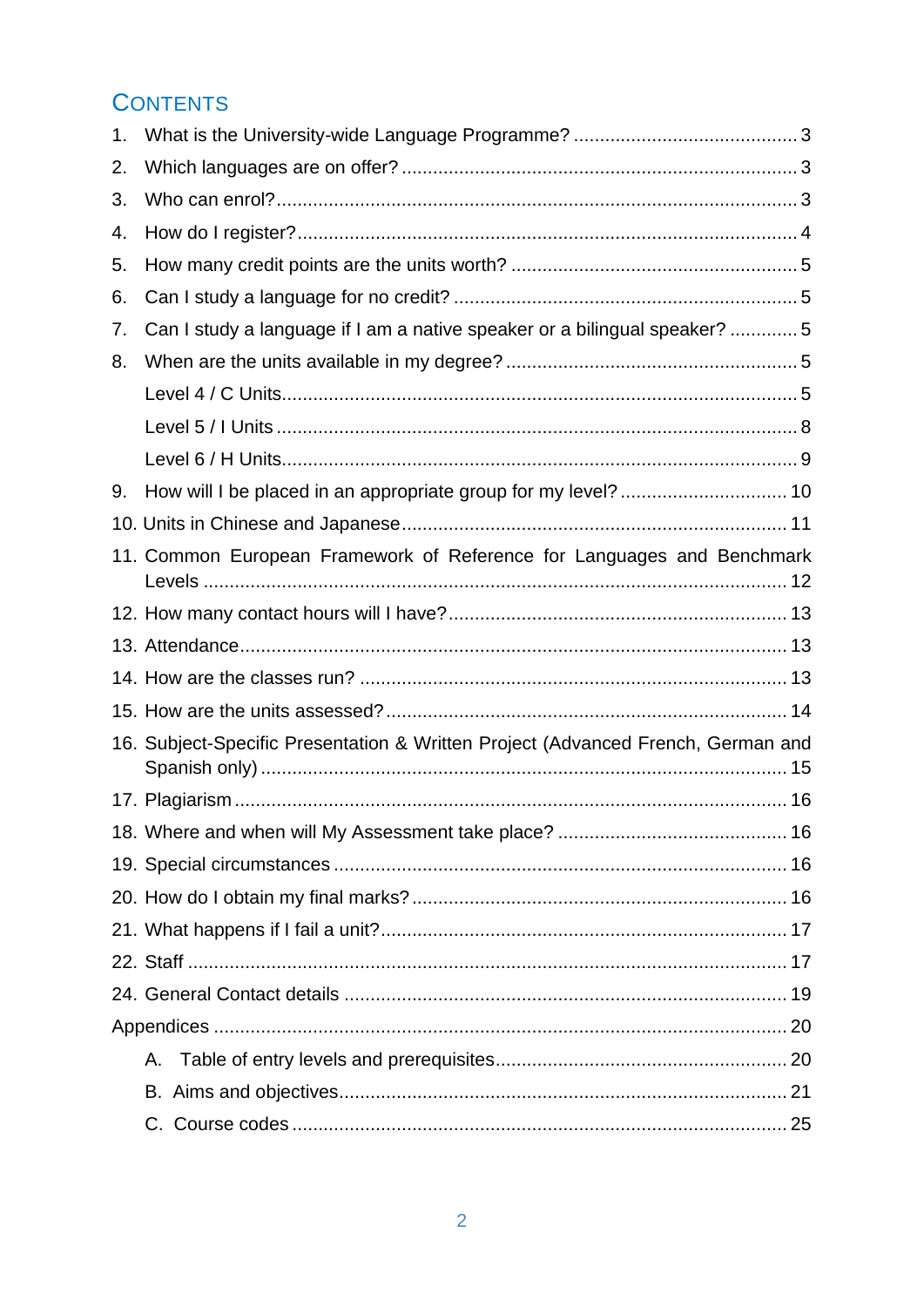# <span id="page-2-0"></span>1. WHAT IS THE UNIVERSITY-WIDE LANGUAGE PROGRAMME?

The University-wide Language Programme offers students from across the University of Bristol the opportunity to take a language course as part of their degree.

**For the academic year 2021-22, we expect classes to be delivered partly in person and partly online [\(see 12. below](#page-12-0) for details).**

### **In the event of further restrictions being imposed by the pandemic in person teaching will move online.**

The courses are run by the [School of Modern Languages](http://www.bris.ac.uk/sml) and open to the groups of students described in 3. below.

### <span id="page-2-1"></span>2. WHICH LANGUAGES ARE ON OFFER?

For 2021-22, we offer fully accredited units in:

- French
- German
- Italian
- Japanese
- Korean
- Mandarin Chinese
- Modern Standard Arrabic
- Portuguese
- Spanish
- Russian

Draft timetables will be available on the School of Modern Languages web page: <http://www.bristol.ac.uk/sml/study/uwlp/>

**Please note that timings and details may be subject to changes in response to the COVID-19 pandemic.**

### <span id="page-2-2"></span>3. WHO CAN ENROL?

The units are offered to the following groups of students:

1. Students from all faculties as an **Open Unit.** Students on Single Honours programmes are free to choose units outside their main subject department. Some departments have also chosen to offer open units to students registered on Joint Honours programmes. If in doubt, you should consult your home department for advice and guidance when considering your free choice units. These units may be taken by students in any year of an undergraduate programme.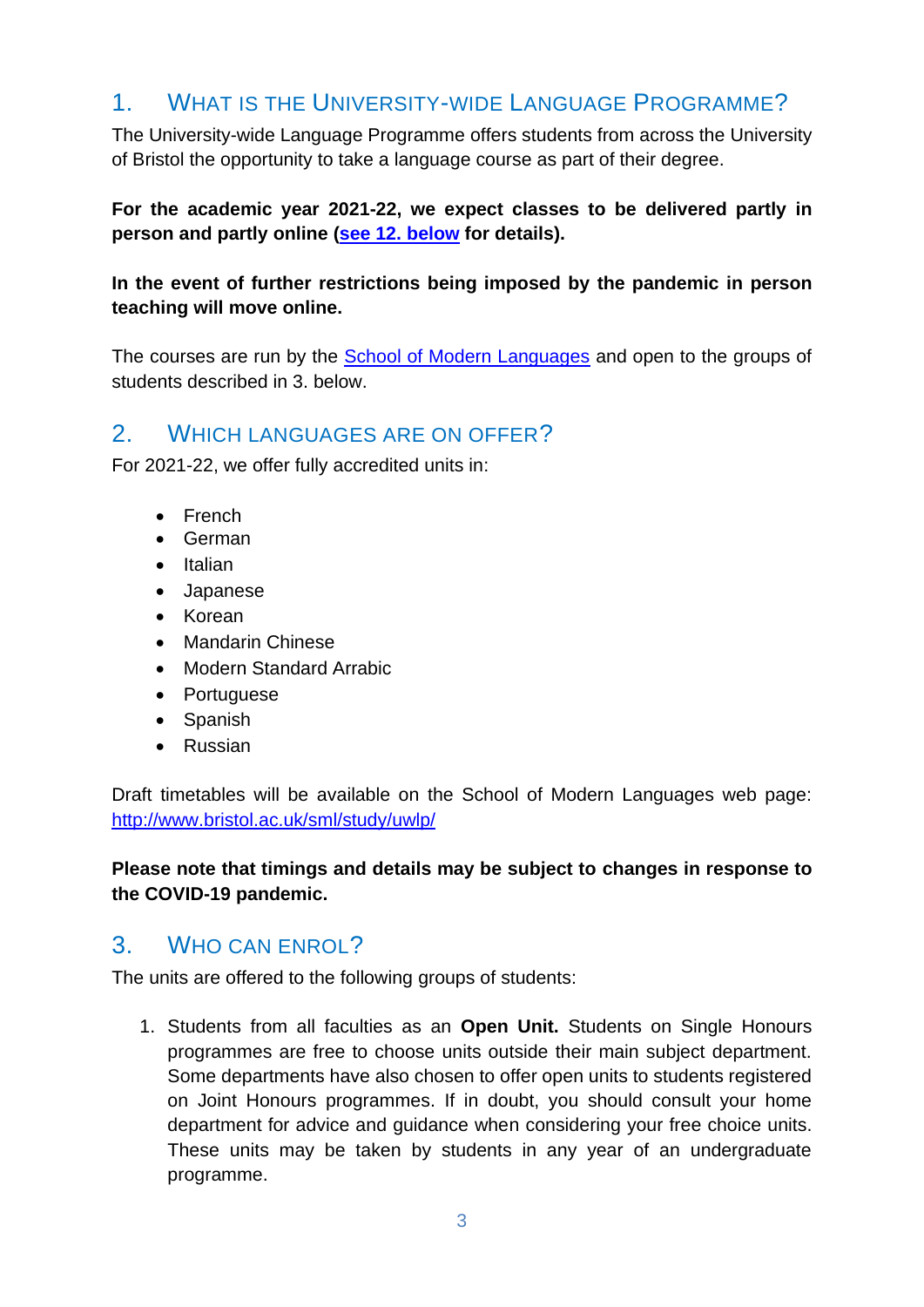Languages on offer are **French, German, Italian, Japanese, Mandarin Chinese, Portuguese, Russian**, **Spanish, Modern Standard Arabic** and **Korean**. For further details: See [Unit Catalogue](http://www.bris.ac.uk/esu/unitprogcat/)

2. First and second year undergraduate students from the **Engineering, Science, Social Science and Law** faculties as part of the **Study in Continental Europe** programme. This range of language units is offered at two levels - for first year students and for second year students specifically to prepare them for study abroad. Languages on offer are: **French, German, Italian** and **Spanish.** For further details: See [Unit Catalogue.](http://www.bris.ac.uk/esu/unitprogcat/Welcome.jsa)

### **Please note:**

An Open Unit must be part of a 120 or 130-credit point agreed programme of study. These units are not available to students without credit points. For further information, see also [Introduction to the Open Units scheme.](http://www.bristol.ac.uk/academic-quality/approve/openunits/)

# <span id="page-3-0"></span>4. HOW DO I REGISTER?

If you are an **existing student**, you must contact your Home School in the first instance by **22 March 2021**.

If you are a **new student** commencing your first year of study in the autumn of 2021 and you have 20 credits of open units in your programme of study, you will be offered an opportunity to register interest in talking a unit by your School in September 2021. The deadline for registration is **24 September 2021.**

At registration, you will be asked to complete details of the language you would like to take and the level you would like to study. The School of Modern Languages makes every effort to accommodate open units requested, but, due to timetabling constraints, this may not always be possible. Unit choices will only be confirmed once timetabling constraints have been checked.

### **Please note the following important information:**

You will normally **NOT** be accepted onto a language unit after Week 3 of the University of Bristol academic calendar. For the academic year 2021-2022 this will **Friday 15 October.**

If you withdraw from a language unit, you should inform the School of Modern Languages via the email address for UWLP [sml-uwlp@bristol.ac.uk](mailto:sml-uwlp@bristol.ac.uk) who will then confirm that you have withdrawn.

It is your responsibility to inform your home department if you have withdrawn from a School of Modern Languages unit. You must check the Student Information System to ensure the cancellation of the unit has been recorded.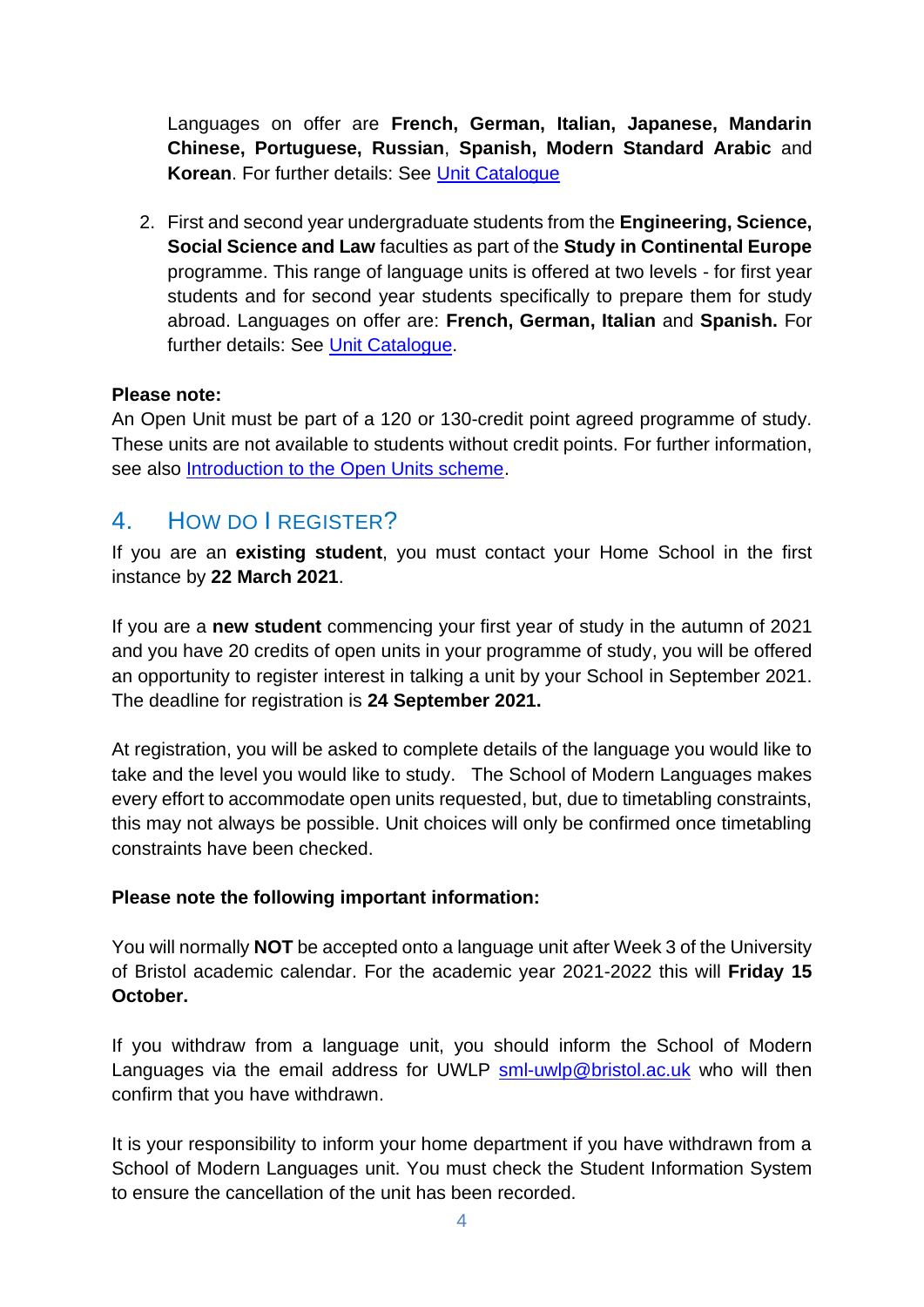You will not be able to withdraw from an Open Unit after **Week 2** of the University of Bristol academic calendar. For the academic year 2020-2021 this will be no later than **Friday 8 October 2021.**

### <span id="page-4-0"></span>5. HOW MANY CREDIT POINTS ARE THE UNITS WORTH?

All units are fully accredited and are worth **20 credit points** and run during weeks 2- 24: Teaching Block 1 and Teaching Block 2.

# <span id="page-4-1"></span>6. CAN I STUDY A LANGUAGE FOR NO CREDIT?

No. The School of Modern Languages does not accept non-credit students on its units.

For all undergraduates, any language unit must be part of a 120/130-credit point programme of study.

# <span id="page-4-2"></span>7. CAN I STUDY A LANGUAGE IF I AM A NATIVE SPEAKER OR A BILINGUAL SPEAKER?

If you are a native speaker of any of the languages on offer you are **not** permitted to study that language.

If you are a bilingual speaker of any of the languages on offer you may be permitted to study that language, depending on your level.

### <span id="page-4-3"></span>8. WHEN ARE THE UNITS AVAILABLE IN MY DEGREE?

The university-wide language units are offered mainly in your first two years of study, which we refer to as Level 4 (C) and Level 5 (I).

However, you may also take such units at any point in your degree where you have the option of taking an open unit, whatever year of study you are in. Please check with your School if you plan to take a Level 5 / I or Level 4 / C Open Unit in your final year, as some Schools do not permit this.

### <span id="page-4-4"></span>LEVEL 4 / C UNITS

According to your previous experience in learning the language concerned, you may enter at different starting points:

- Beginners for students who have no previous experience
- Post-beginners for students who have a GCSE or equivalent
- Intermediate for students who have an A level or equivalent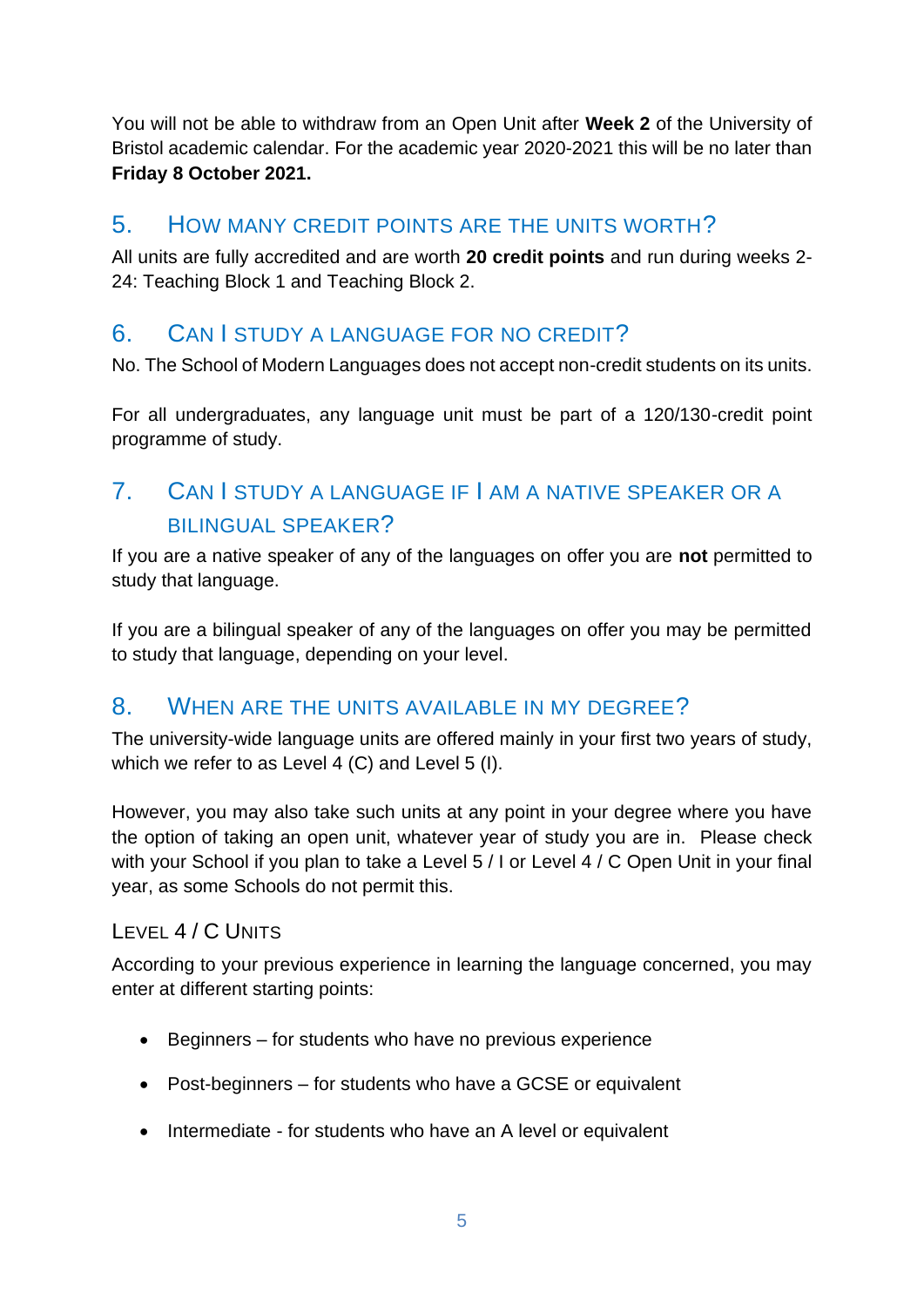The first objective is to give you a sound level of communicative competence in the language. This means that by the end of the first year you will master the basic skills to communicate in most everyday situations.

For students starting at a higher level than Beginner or post-GCSE, this is an opportunity to bring your general language skills to a high level of proficiency.

Another important objective is to develop your understanding of cultural aspects of the countries where the language is spoken.

The units provide entry points for all students studying for the first time at the School of Modern Languages (regardless of their language level and year of their degree course). The units are primarily aimed at  $1<sup>st</sup>$  year students but they are also open to 2nd, 3rd and 4th year students.**\***

If you successfully complete a Level 4 unit you may progress onto the corresponding Level 4 or 5 unit if you have open units in that year of study (see below).

If you have an AS level or another qualification, we advise you to take a diagnostic test (for French, German and Spanish) – see 4. above. You may also wish to contact the relevant language director for further advice if you are uncertain which level to join.

You may continue your language study by taking up a further unit in the same language in the following year of study. The diagram below shows the progression. This means that the language units can be the first step of a two-year course that aims to equip you with the language skills to enable you to function effectively in a variety of situations (e.g. study abroad, professional, etc.).

\* Again, please check with your School whether you may take a Level 5 unit in the next year of study.

<sup>\*</sup> Some departments do not permit  $2^{nd}$ ,  $3^{rd}$  and  $4^{th}$  year students to take a Level 4 / C unit. Check the level of the unit with your department before enrolling.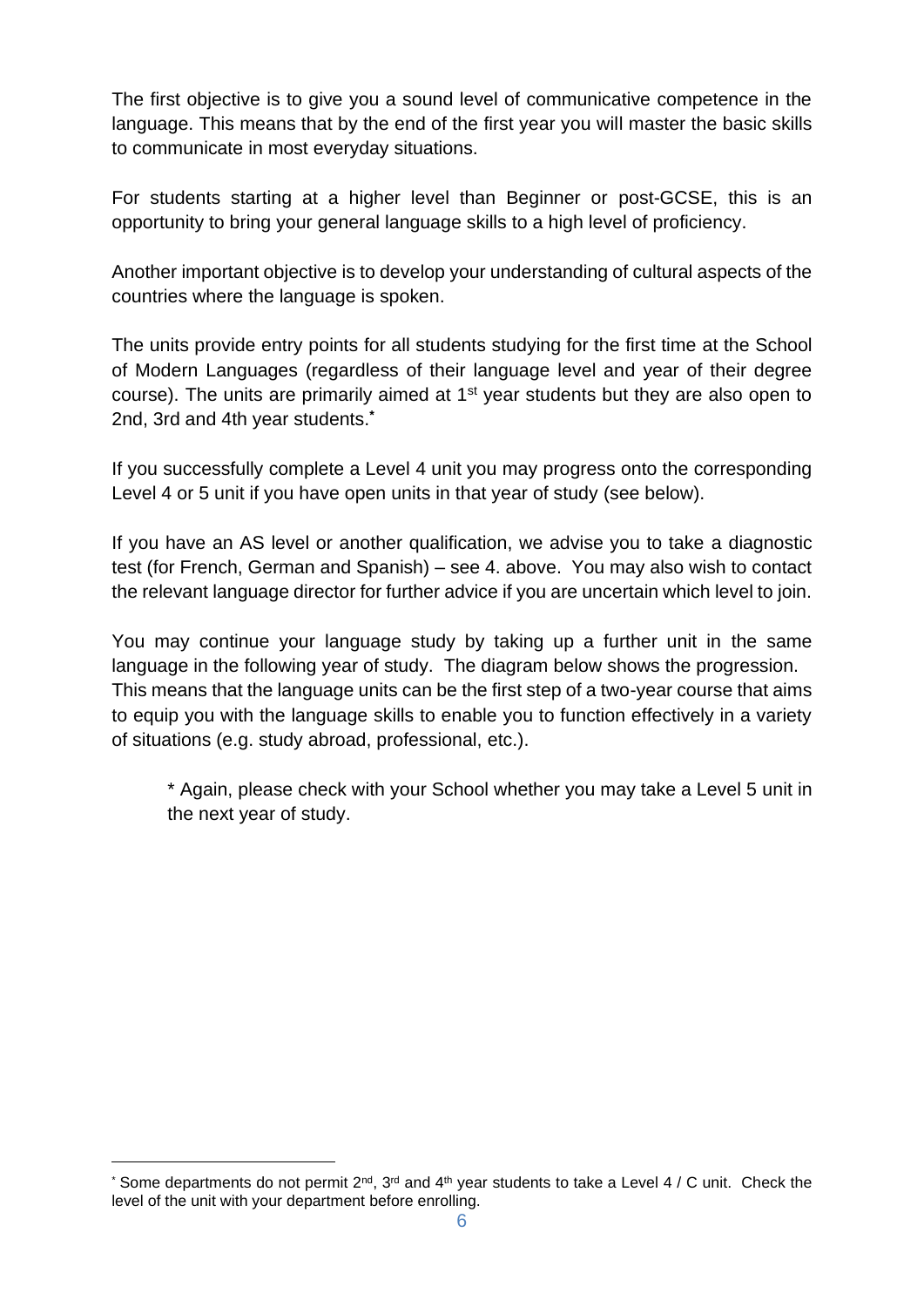**PROGRESSION:**

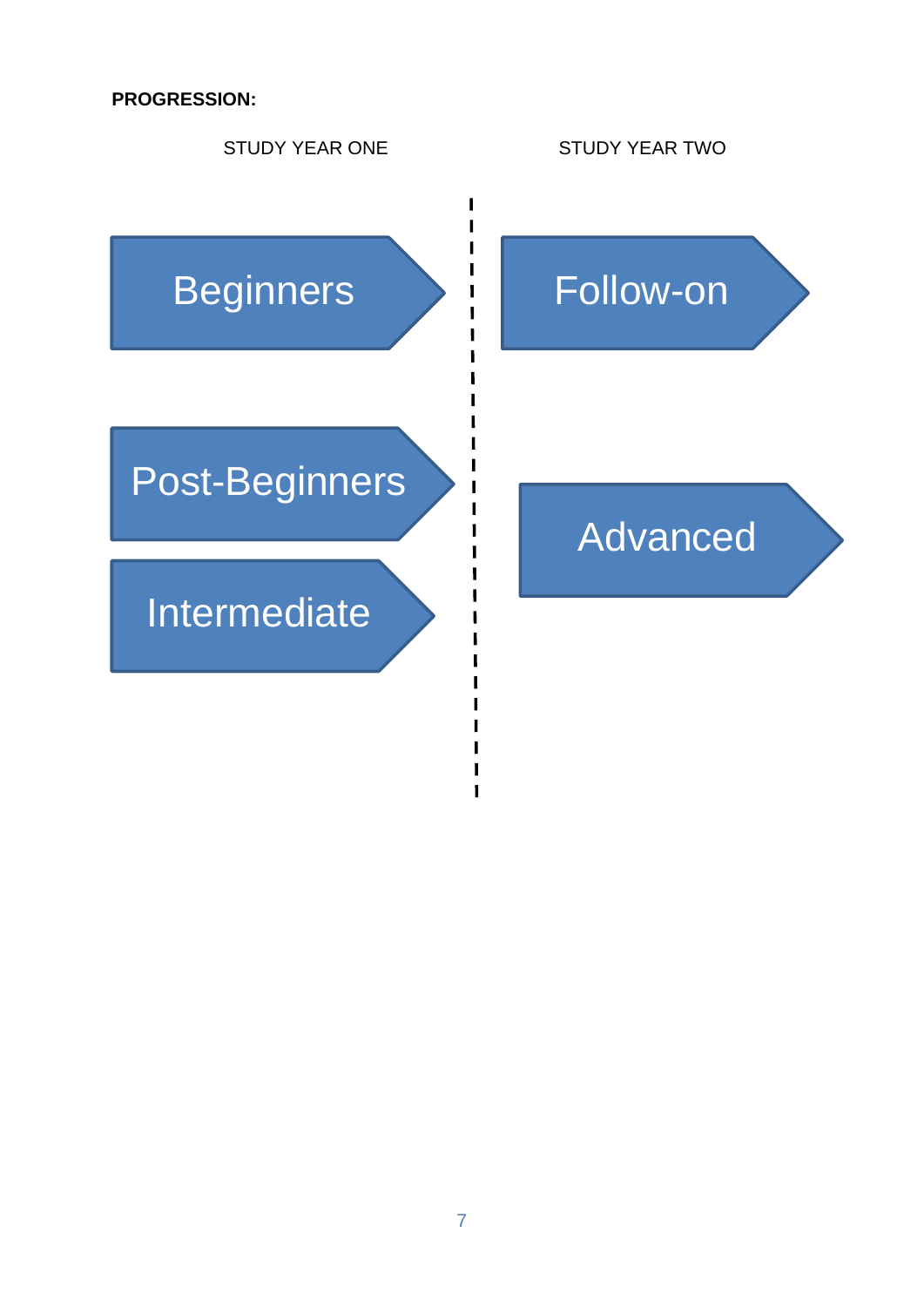# <span id="page-7-0"></span>LEVEL 5 / I UNITS

These follow on from the Level 4 / C units as indicated in the diagram above:

- Follow-on for students who have taken a Beginners course
- Advanced for students who have completed an Intermediate course

Level 5 / I units follow on from Level 4 and equip you with the language skills which will enable you to function effectively in a variety of situations (e.g. study abroad, professional, etc.).

They aim to develop the academic (e.g. oral presentation, listening for notetaking) and social skills which are necessary for studying or working in an international environment. For Advanced Units a further aim is the development of language competence in your specialist area (e.g. engineering, science, economics, etc.)

A further important objective is to further develop your understanding of cultural aspects of the countries where the language is spoken.

Level 5 / I units are the level of entry for all students who have already completed one year of study on the School of Modern Languages University-wide Language Programme.

However, 2nd, 3rd and 4th year students may be directly admitted to this level if they demonstrate that they already have a higher level of proficiency in the language. Law students taking "Study in Continental Europe" who have an A level in a language go directly into Advanced units in their second year.

Online self-access materials which complement the Advanced units are available on Blackboard. The materials are available in French, German and Spanish and are designed to supplement the schemes of work for those units.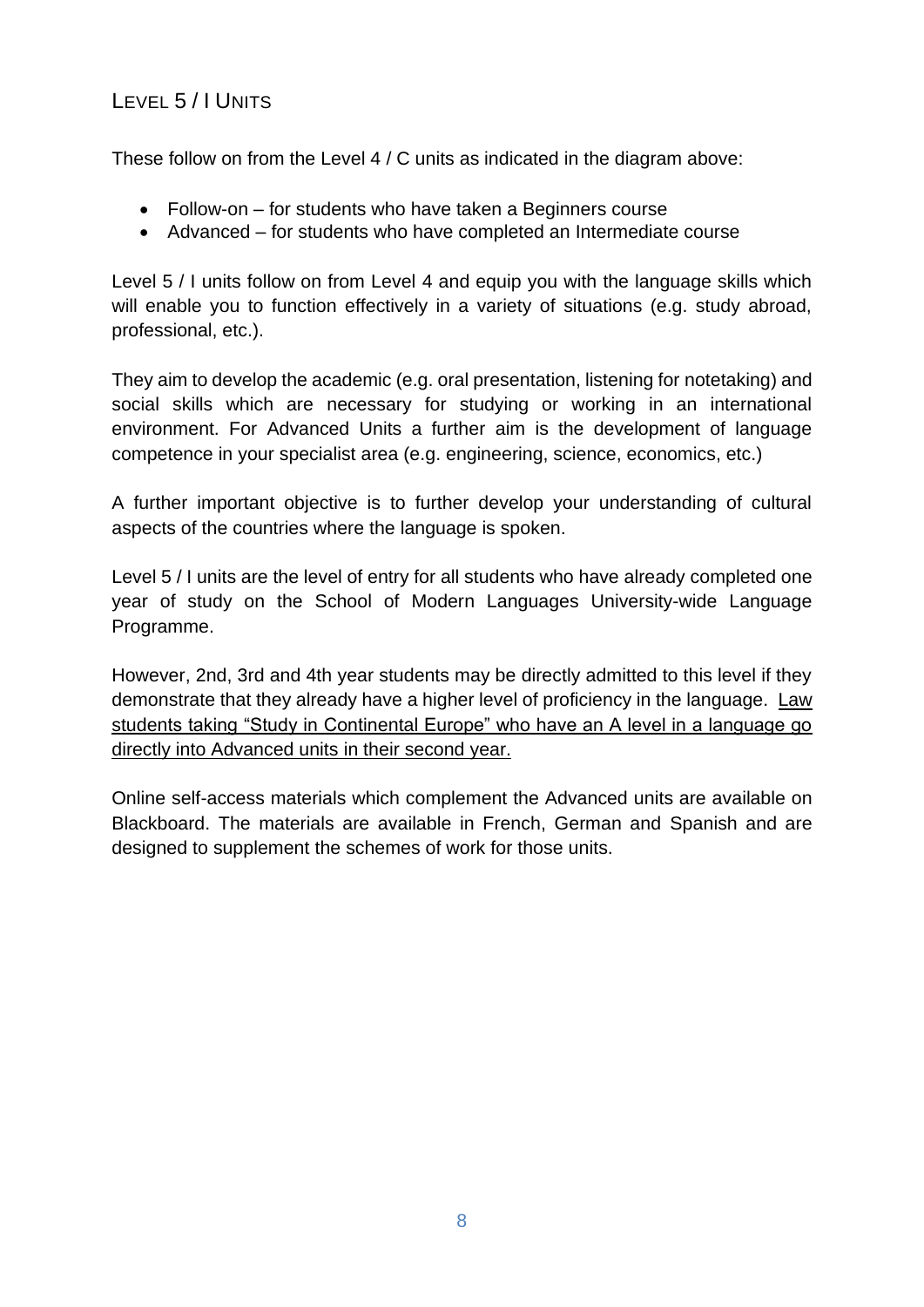### <span id="page-8-0"></span>LEVEL 6 / H UNITS

In addition to the above units some students every year return from a Year Abroad and wish to continue study in their chosen language.

These carry 20 credit points and are the highest level of units on offer at the School of Modern Languages. This level is designed for undergraduate students who have followed the 'Study in Continental Europe' pathway and are returning from a year abroad.

In some cases, where numbers are small 'Study in Continental Europe' students may be offered an alternative unit from the School of Modern Languages' courses for final year languages undergraduates.

The unit aims to maintain and reinforce the advanced specialist concepts and cultural awareness acquired during the period abroad. It focuses on developing the communication skills necessary for interviews, meetings, negotiations and presentations, enabling students to function effectively in an international business environment and labour market. These units do not include translation or the study of literature.

Any students wishing to follow this level who have not spent a year abroad should have advanced language skills in the target language. Please contact the Language Director of the language concerned before registering for this Level to ensure you have the required level.

### **Please note: The format of all units has been devised to ensure quick progress. The approach is different from what you may have experienced in school GCSE or A Level courses.**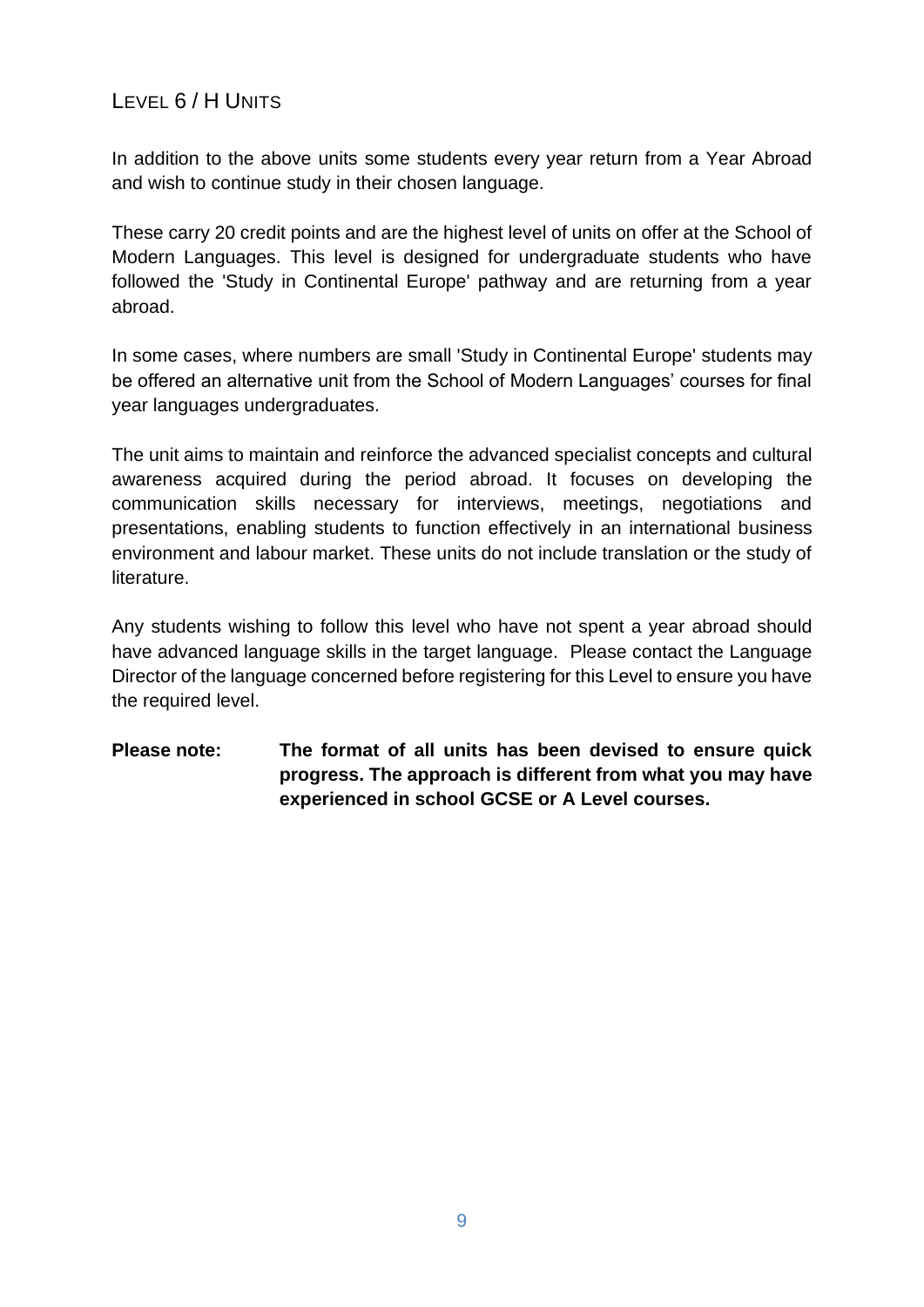# <span id="page-9-0"></span>9. HOW WILL I BE PLACED IN AN APPROPRIATE GROUP FOR MY LEVEL?

Choosing a group depends on your prior learning experience.

All students studying on the UWLP for the first time will normally start at one of three entry points:

- Beginners you have zero experience in the language. Do not register for this level if you already have a GCSE or equivalent (see note below)
- Post-Beginners you have a first qualification, a GCSE or equivalent / A1 on the [CEFR](http://www.coe.int/t/dg4/linguistic/cadre1_en.asp) (also 11. below)
- Intermediate you have a second qualification, an A level or equivalent (B1 on the [CEFR](http://www.coe.int/t/dg4/linguistic/cadre1_en.asp) also 11. below).

### NOTE:

Registering as a beginner when you already have a qualification in a language is not permitted. In our experience, it not only makes for a frustrating experience for the student, it also damages the learning experience for your fellow students and makes the teacher's task more difficult as she has to deal with a greater range of knowledge and ability than the scheduled course is designed for.

If, however, you are unsure which level is appropriate for you, you may take a diagnostic test. Please contact the School of Modern Languages if you are unsure which level you should register for. Cases where the test may be suitable include:

- You learned the language to a lower level more than five years ago.
- You have knowledge of a language through your family. We call this being a "heritage speaker".
- You have lived in the country where the language is spoken but do not have a formal qualification.
- You have a qualification from another country outside the UK which is not readily comparable to an A level or GCSE.

You should NOT register for a language course on UWLP if you are a native speaker of the language concerned or have completed your secondary education through the medium of that language.

If you are taking a "Study in Continental Europe" pathway, you will usually enter at Intermediate or Post-Beginners level, depending on prior qualification.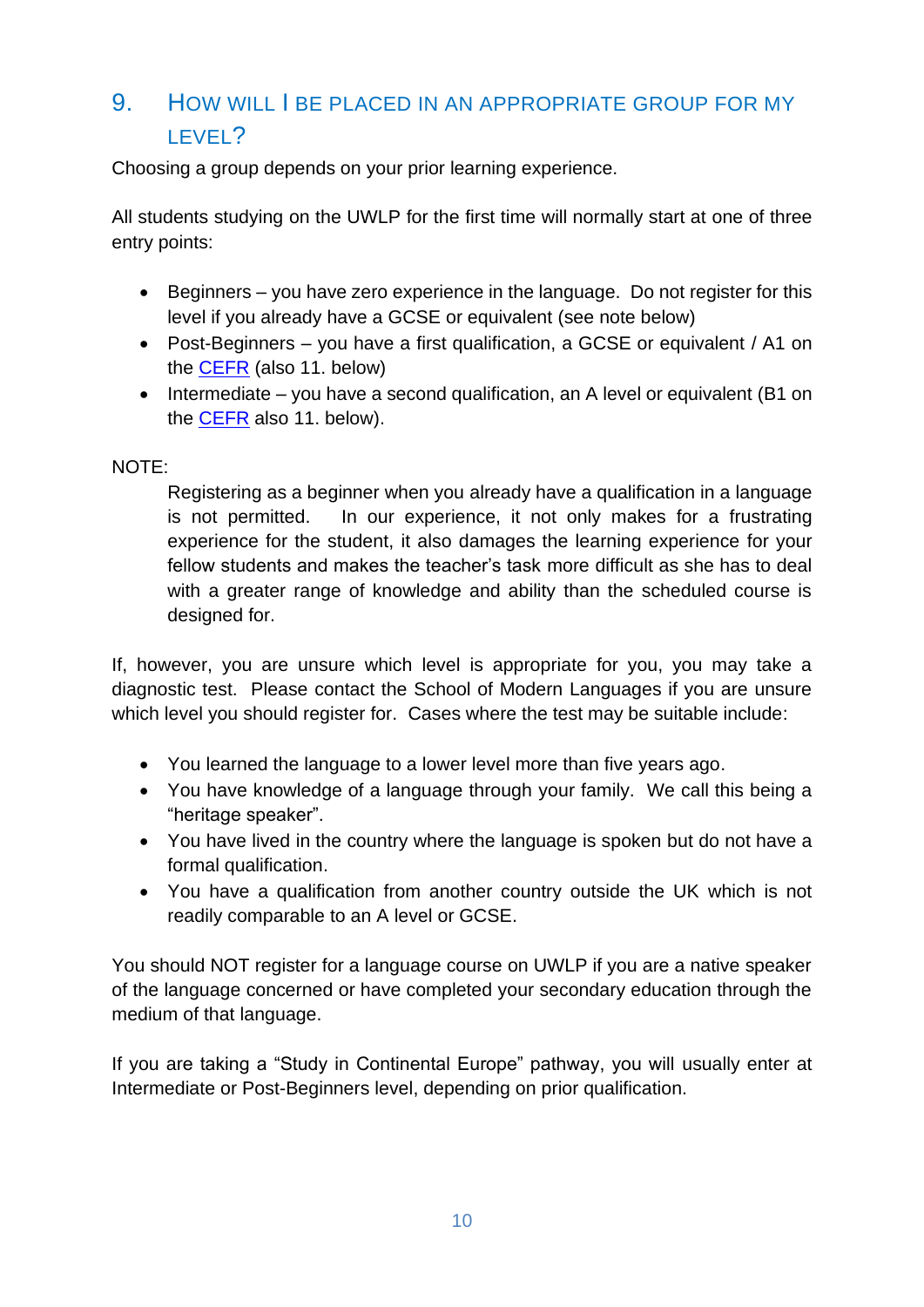# <span id="page-10-0"></span>10. UNITS IN CHINESE AND JAPANESE

For these languages, we use slightly different names to describe the levels because students typically have not learned these languages before.

Making progress in Chinese and Japanese is usually slower at lower levels because of the need to master a new writing system. However, there are still three levels:

- Beginners
- Pre-intermediate
- Intermediate

Students with prior learning experience in Chinese and Japanese should contact the School for advice on which level to select – please email [sml-uwlp@bristol.ac.uk.](mailto:sml-uwlp@bristol.ac.uk)

For students returning from study in Japan there is also an Advanced course.

You should NOT register for Chinese or Japanese language course on UWLP if you are a native speaker of the language concerned or have completed your secondary education through the medium of that language.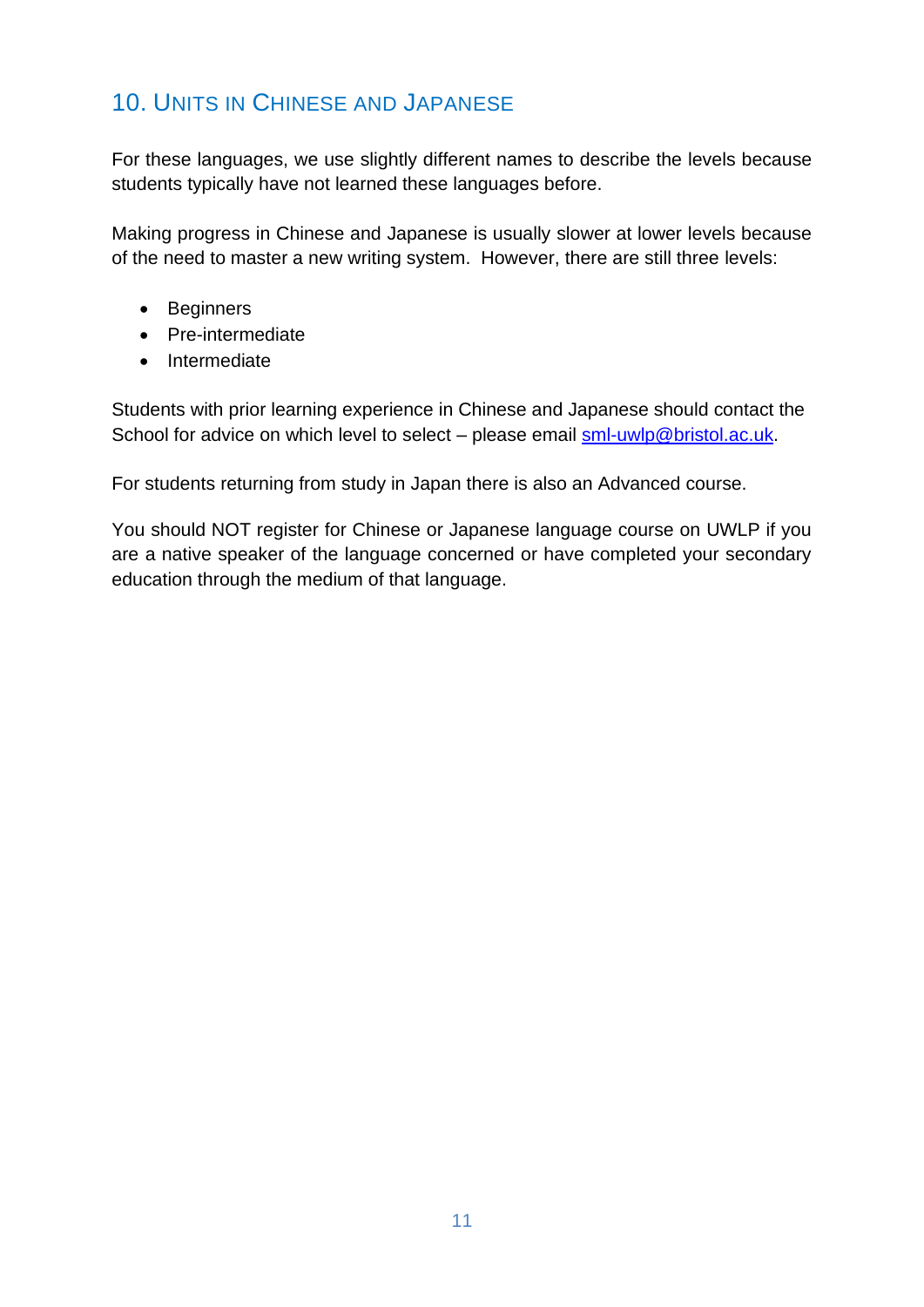# <span id="page-11-0"></span>11. COMMON EUROPEAN FRAMEWORK OF REFERENCE FOR LANGUAGES AND BENCHMARK LEVELS

[Common European Framework of Reference for Languages](http://www.coe.int/t/dg4/linguistic/cadre1_en.asp) (CEFR ) has six broad descriptive levels A1, A2, B1, B2, C1, C2, each expressed a series of capability statements (e.g. "a student at this level can…").

#### **Beginners units**

Overall, students will reach a level comparable to A1 of the CEFR.

#### **Post-Beginners**

Overall, students will reach a level comparable to A2 / B1 of the CEFR.

#### **Intermediate**

Overall, students will reach a level comparable to B2 of the CEFR.

#### **Follow-on**

Overall, students will attain a level comparable to A2 / B1 of the CEFR.

#### **Advanced units**

Overall, students will reach a level comparable to C1 of the CEFR.

#### **Ab-initio units in Japanese and Mandarin Chinese**

Overall, students will reach a level comparable with key elements of Japanese-Language Proficiency Test (JPLT) Level N5 or the Chinese Proficiency Test (HSK) Level 1.

#### **Pre-intermediate units in Japanese and Mandarin Chinese**

Overall, students will reach a level comparable with the Japanese-Language Proficiency Test (JPLT) Level N5 or the Chinese Proficiency Test (HSK) Levels 2 & 3.

#### **Intermediate units in Japanese and Mandarin Chinese**

**O**verall, students will reach a level comparable with the Japanese-Language Proficiency Test (JPLT) Level N4 or the Chinese Proficiency Test (HSK) Level 4.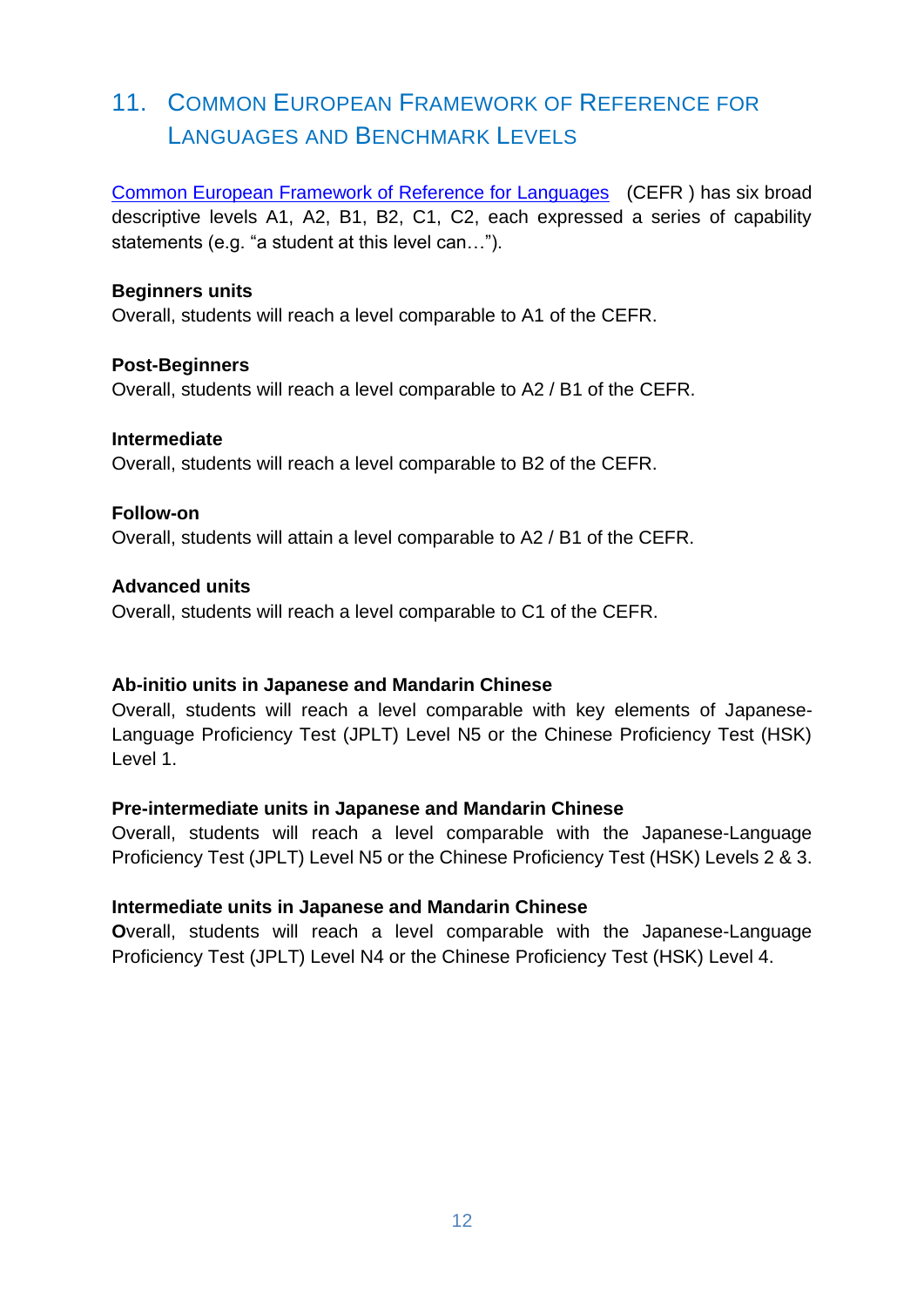# <span id="page-12-0"></span>12. HOW MANY CONTACT HOURS WILL I HAVE?

**We expect teaching hours in 2021-22 will be delivered partly in person on campus and partly online, depending on government guidelines. If further restrictions are imposed by the pandemic, teaching will move to online classes only.**

Study hours vary according to the level of study and language.

- Beginners, Post-Beginners, Follow-on and Intermediate classes in French, German, Portuguese, Spanish and Italian have two contact hours per week of teaching – one hour in person on campus and one hour online - plus additional asynchronous activities.
- All other units have three contact hours per week of teaching two hours in person on campus and one hour online, plus additional asynchronous activities.

You should expect to complete a minimum of six hours study outside of class contact time each week.

#### <span id="page-12-1"></span>**Please note: All classes Start in Week 2.**

### 13. ATTENDANCE

Attendance registers are kept, and you should be aware that regular attendance is essential. Students who do not attend regularly will be reported to their School and will receive a formal warning that may affect their progress.

Language learning requires a continued commitment to attending class and carrying out the activities set by your tutor. From many years of experience, we know that students who miss class often make poor progress. Those that attend regularly make progress and pass assessments.

The programme has very high success rates (90%+) but these depend on good attendance and engagement in learning. The very few students who fail are usually those who have missed numerous classes and not kept up with the syllabus.

### <span id="page-12-2"></span>14. HOW ARE THE CLASSES RUN?

The language units are taught in small groups of normally 10 to 15 students. More advanced classes are delivered entirely in the target language and students are expected to take an active role during class time.

All tutors are native speakers or have near-native competence in the language they are teaching. The emphasis during class will be on developing all four basic skills through a combination of classroom interaction and home learning. Extensive reading and writing tasks will be generally completed outside contact hours.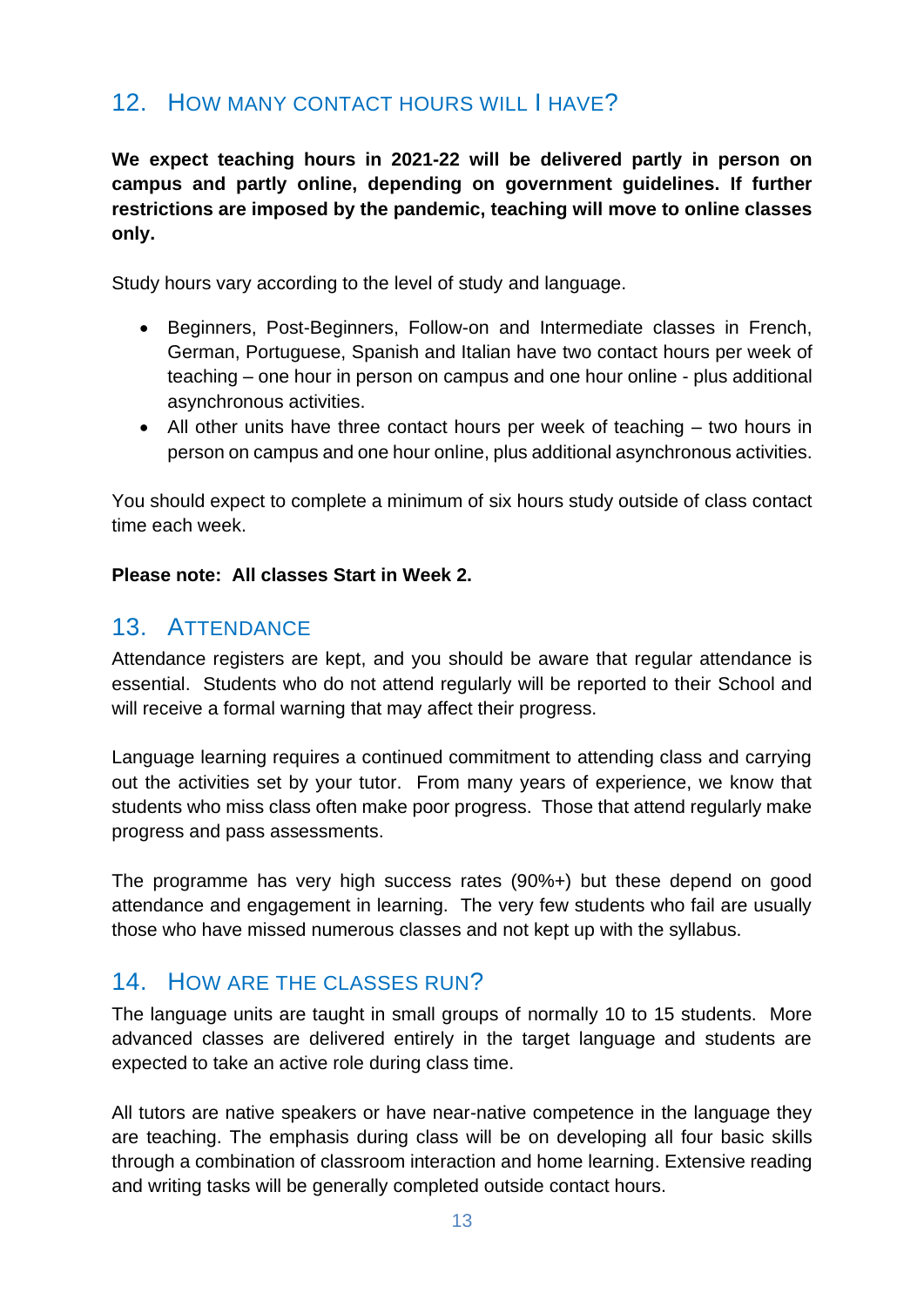# <span id="page-13-0"></span>15. HOW ARE THE UNITS ASSESSED?

Effective language learning depends on constant checking and revision.

Set homework and tests in class are part of this process. We refer to these activities as "formative". You are expected to complete any formative in-class tests or formative written homework as part of the course. Formative work must be completed for the award of credit in line with the principles set out at [http://www.bristol.ac.uk/academic](http://www.bristol.ac.uk/academic-quality/assessment/codeonline.html)[quality/assessment/codeonline.html](http://www.bristol.ac.uk/academic-quality/assessment/codeonline.html)

We will review student progress at the end of the first term. Any student who is not completing work as expected may receive a formal warning.

The final marks for each UWLP unit are referred to as "summative" assessment.

Summative assessment of each UWLP unit is built around the need to test how well students have mastered the four skills of reading, writing, speaking and listening.

For **all Beginners, Post-Beginners, Intermediate and Follow-on units** and **all units in Japanese and Chinese**:

- Speaking is tested by examinations held in class time at the end of Teaching Block 2.
- Listening, Writing and Reading are tested in formal examinations held in the summer exam period.

#### For **Advanced units**:

- Oral Presentation and Speaking tests are held in class
- Listening and Reading are assessed by an examination in the summer exam period.
- Writing is assessed by a subject-specific project (see 16 below)

Your tutor will advise you of the dates for assessments.

**Please note:** If you miss an assessment through illness or for some other reason you must fill in the appropriate [extenuating circumstances form](http://www.bristol.ac.uk/academicregistry/policies.html) and provide supporting documentation to the School Office.

Otherwise you are expected to attend all assessments and repeat sessions for absentees will not be arranged. If you fail to attend without good reason you will receive a mark of zero. All parts of the assessment are compulsory.

If assignments are not submitted on the day of the agreed deadline, a penalty of 10 marks will be applied for each working day the work is not submitted post agreed deadline. If the penalty effected summative assessment mark is brought below the pass mark of 40, it will be classed as a fail.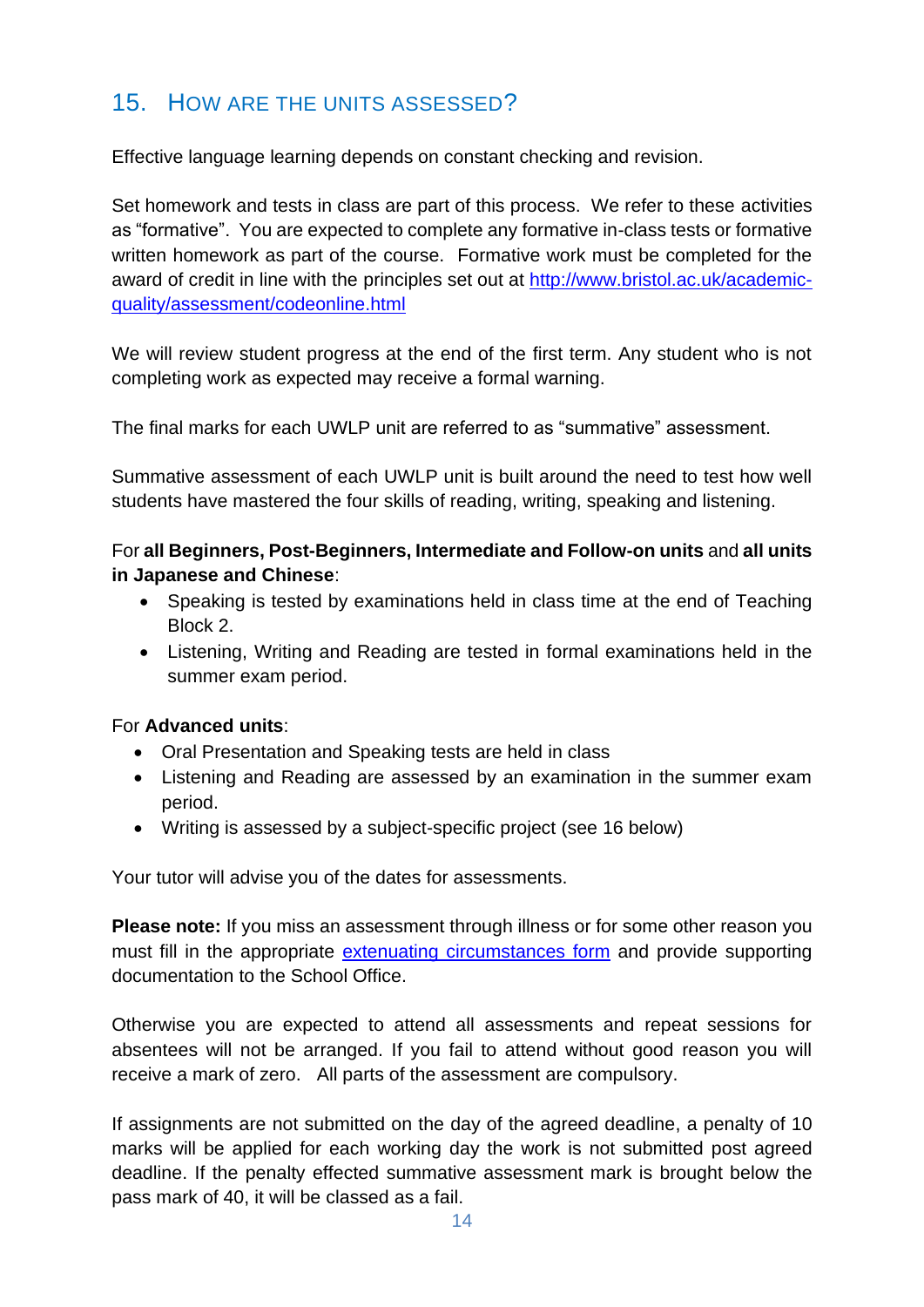# <span id="page-14-0"></span>16. SUBJECT-SPECIFIC PRESENTATION & WRITTEN PROJECT (ADVANCED FRENCH, GERMAN AND SPANISH ONLY)

The Subject-Specific Oral Presentation and Written Project form the core of the Continuous Assessment at Level 2. The aims are:

- to develop your study skills (e.g. reference skills, summarising and paraphrasing, analysing and synthesising, organising, etc.) in relation to your main subject;
- to provide a bridge between language study and your main subject course;
- to provide an opportunity for the development and practice of oral presentation skills taught in class;
- to provide an opportunity for the development and practice of extended written academic skills taught in class;
- to offer a platform for feedback on oral and written performance in a specialized context;
- to provide an opportunity for researching and acquiring subject-specific vocabulary.

### **Choice of a topic**

In consultation with your language tutor you are required to choose a topic closely related to your core subject. In some cases, this can be done in consultation with the relevant subject department.

### **Research and reading**

You are expected to research your topic thoroughly and extensively, selecting reading materials from target language sources as far as possible, although you may also use relevant sources in English. Possible source materials are to be found on the Internet, in periodicals kept in the School of Modern Languages or in University libraries.

Please note: Quotations should be acknowledged and all sources identified in a bibliography at the end of the written project. At all times, you should be able to provide evidence of the sources used.

### **Organisation, preparation and assessment**

### **Presentation**

You should submit a title and outline during Week 4 of Term 1, and start preparing your presentation once this has been agreed with your language tutor. A time limit of 10 minutes per presentation is given, plus five minutes at the end for questions and feedback. You should also consider using visual aids and/or handouts and should prepare a list of key vocabulary. For hints on how to best prepare for this assessment see [Oral Presentation Guidelines.](https://www.bris.ac.uk/languagecentre/afl/files/oralpresentationguidelines)

### **Written Project**

You should submit the title and a brief outline in Week 11. You should hand in your completed project before the Easter break.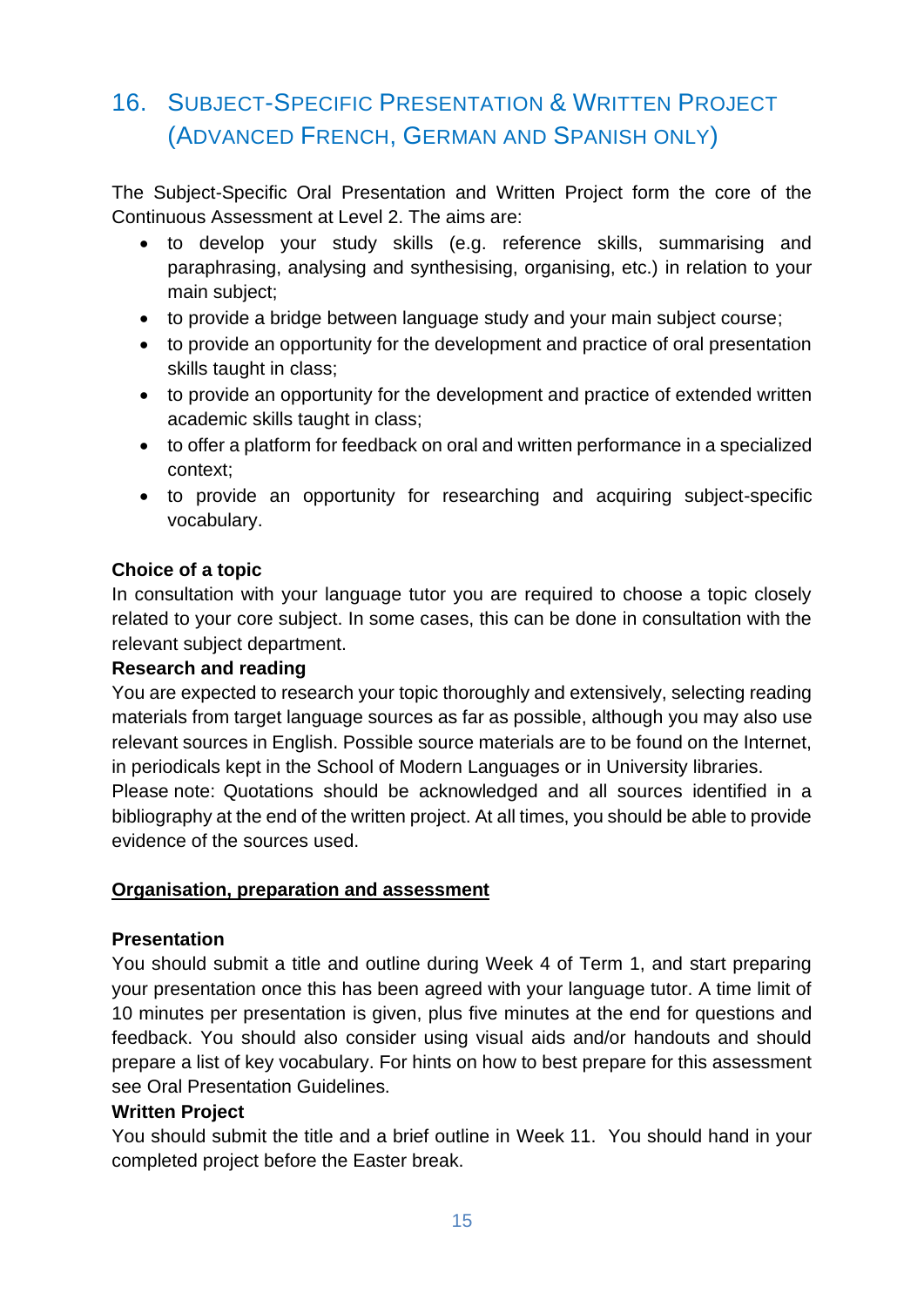### <span id="page-15-0"></span>17. PLAGIARISM

For details of Arts Faculty policy on plagiarism see the Teaching Support Unit [Guidelines on Plagiarism.](http://www.bristol.ac.uk/tsu/studentsupport/plagiarism/)

### <span id="page-15-1"></span>18. WHERE AND WHEN WILL MY ASSESSMENT TAKE PLACE?

Assessment is made up of two parts and takes place as follows:

• Oral examination

These will usually take place in class time at the end of each teaching block. You will be informed by your tutor when these two assessments are to be tested. Followed by:

• Listening Comprehension Test and Writing and Reading Examination (though see 16. above for the role of Writing in the Advanced French, Spanish and German.

**This takes place in week 25 (pre-exam week) and will be conducted online.** Week 25 is the week after the end of teaching and before the beginning of the main assessment period. UWLP exams are scheduled then to avoid clashes with your main subject examination timetable.

The examination timetable for all written papers is organised centrally by the University, and all information regarding your final examination will be posted on Student Information before the examination period begins. It is your responsibility to access this information and know when your examination takes place.

If you fail to complete any part of the assessment without extenuating circumstances you will receive a mark of zero for that component.

### <span id="page-15-2"></span>19. SPECIAL CIRCUMSTANCES

Should you need extra time in an examination, you must register with the examinations office for special circumstances. The examinations office will duly provide the School of Modern Languages with a list of students requiring extra time.

### <span id="page-15-3"></span>20. HOW DO LOBTAIN MY FINAL MARKS?

The School of Modern Languages does not release details of exam results to students as all marks are subject to the exam boards in the different faculties.

In order to find out your final mark you need to contact your home department. Administrative staff in each department can access all School of Modern Languages results electronically.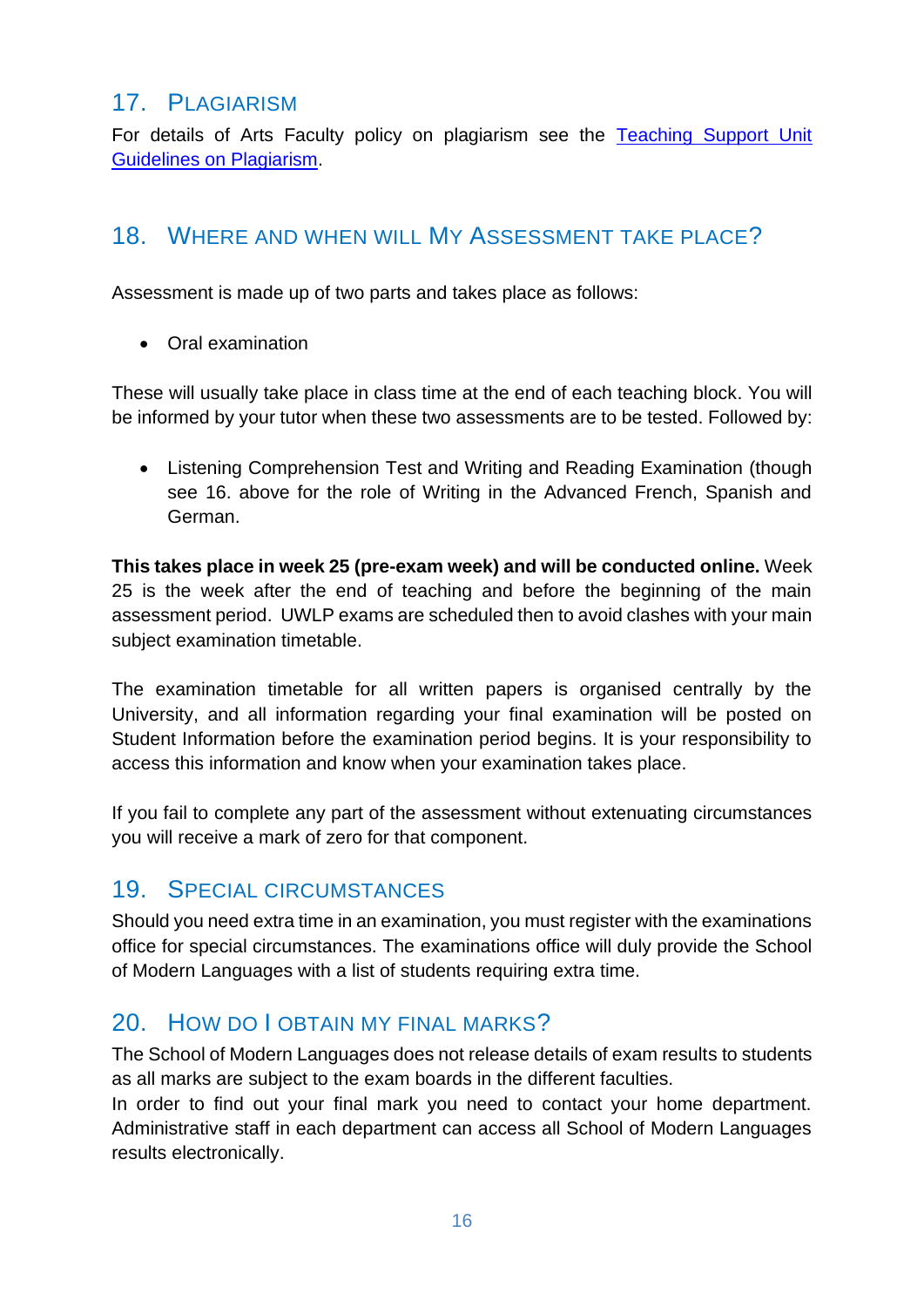# <span id="page-16-0"></span>21. WHAT HAPPENS IF I FAIL A UNIT?

All parts of the assessment are compulsory. If you do not attempt a component and do not provide extenuating circumstances, you will automatically receive a mark of zero for that component.

In order to pass a language unit you need to obtain an overall pass mark of 40%. If you are taking the Study in Continental Europe Programme, in order to go abroad you may be required by your home department to achieve a mark of at least 50%.

In the event of failing a unit, you may be offered the opportunity to take a resit examination. Resit examination papers are administered at the School of Modern Languages during the University's resit period in August/September. Your home department and the examinations office will contact all students who have failed with details of the resit schedule.

### <span id="page-16-1"></span>22. STAFF

There is a Language Director for each of the languages taught.

Any issues which are related to the administration of the unit you are taking should in the first instance be addressed to the email address in the School of Modern Language Office [sml-uwlp@bristol.ac.uk](mailto:sml-uwlp@bristol.ac.uk) and may be referred to the relevant language director (see contact details below).

The Director of Foreign Language Teaching has overall responsibility for the programme and acts as manager for Chinese, Japanese, Korean and Modern Standard Arabic.

The School has an open-door policy should any student wish to see a member of either the management or administration team.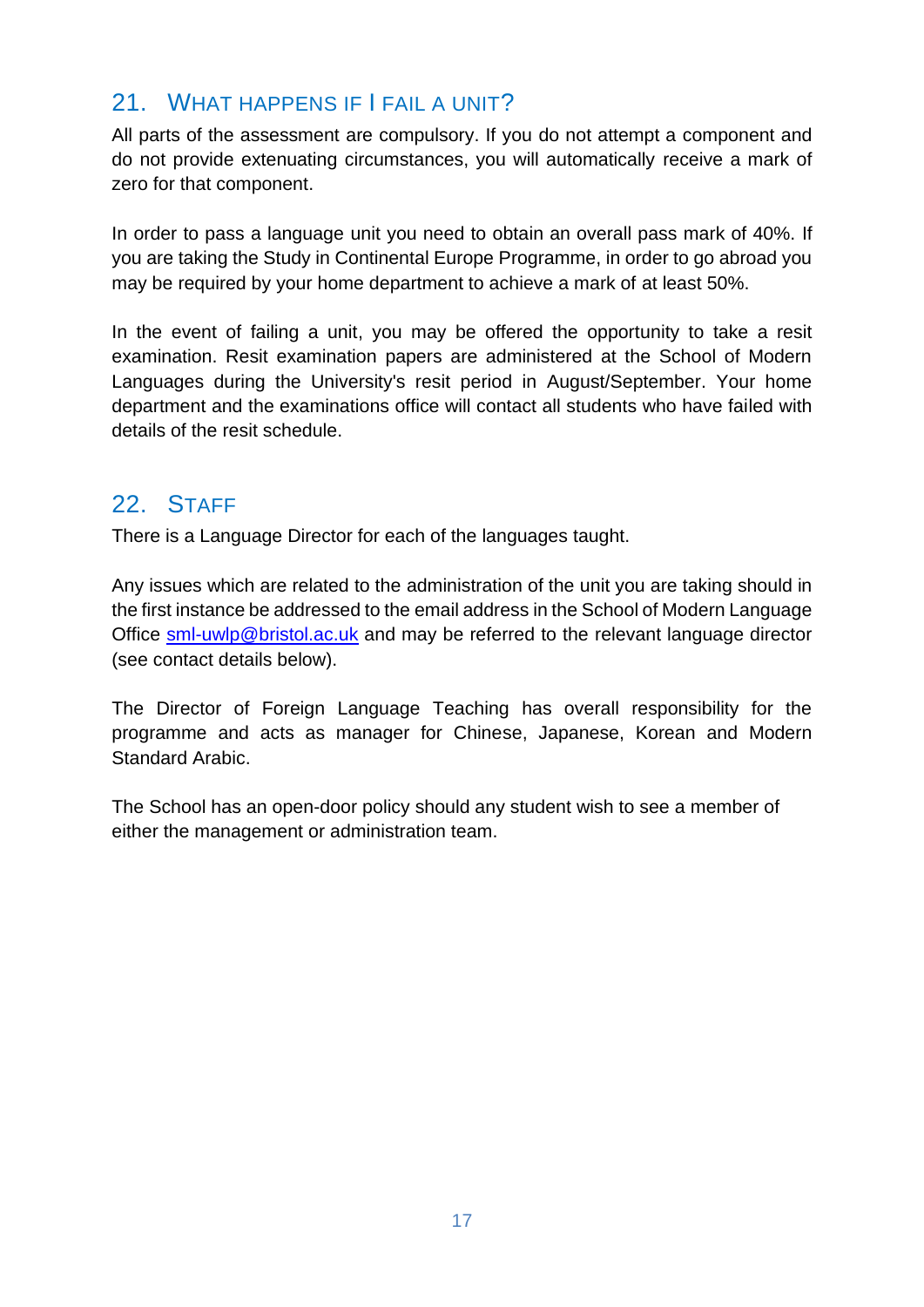The following key staff are involved in the delivery of the UWPL units at the School of Modern Languages:

| <b>Contacts:</b>                                         | <b>Email</b>                   |
|----------------------------------------------------------|--------------------------------|
| <b>French</b>                                            |                                |
| Ms Fabienne Vailes - Language Director                   | f.vailes@bristol.ac.uk         |
| Ms Stephanie Demont - Deputy Language Director           | s.demont@bristol.ac.uk         |
| German                                                   |                                |
| Ms Mandy Poetzsch - Language Director                    | Mandy.Poetzsch@bristol.ac.uk   |
| Ms Ruth Winter - Deputy Language Director                | R.R.Winter@bristol.ac.uk       |
| <b>Russian and Czech</b>                                 |                                |
| Mrs Elena McNeilly - Language Director                   | elena.mcneilly@bristol.ac.uk   |
| <b>Spanish and Portuguese</b>                            |                                |
| Ms Marga Menendez-Lopez - Language Director              | M.Menendez-Lopez@bristol.ac.uk |
| Ms Itziar Martinez - Deputy Language Director            | i.martinez@bristol.ac.uk       |
| <b>Italian</b>                                           |                                |
| Dott. Andrea Zhok - Language Director                    | A.Zhok@bristol.ac.uk           |
| Dr Vera Castiglione - Deputy Language Director           | V.Castiglione@bristol.ac.uk    |
| Programme Leader & Contact for Arabic &<br><b>Korean</b> |                                |
| Dr Ian Foster - Director of Foreign Language<br>Teaching | lan.Foster@bristol.ac.uk       |
| <b>Senior Language Tutor, Japanese</b>                   |                                |
| Ms Yuri Takemura                                         | Yuri.Takemura@bristol.ac.uk    |
| Senior Language Tutor, Mandarin Chinese                  |                                |
| Ms Joanna Yang                                           | mlxjy@bristol.ac.uk            |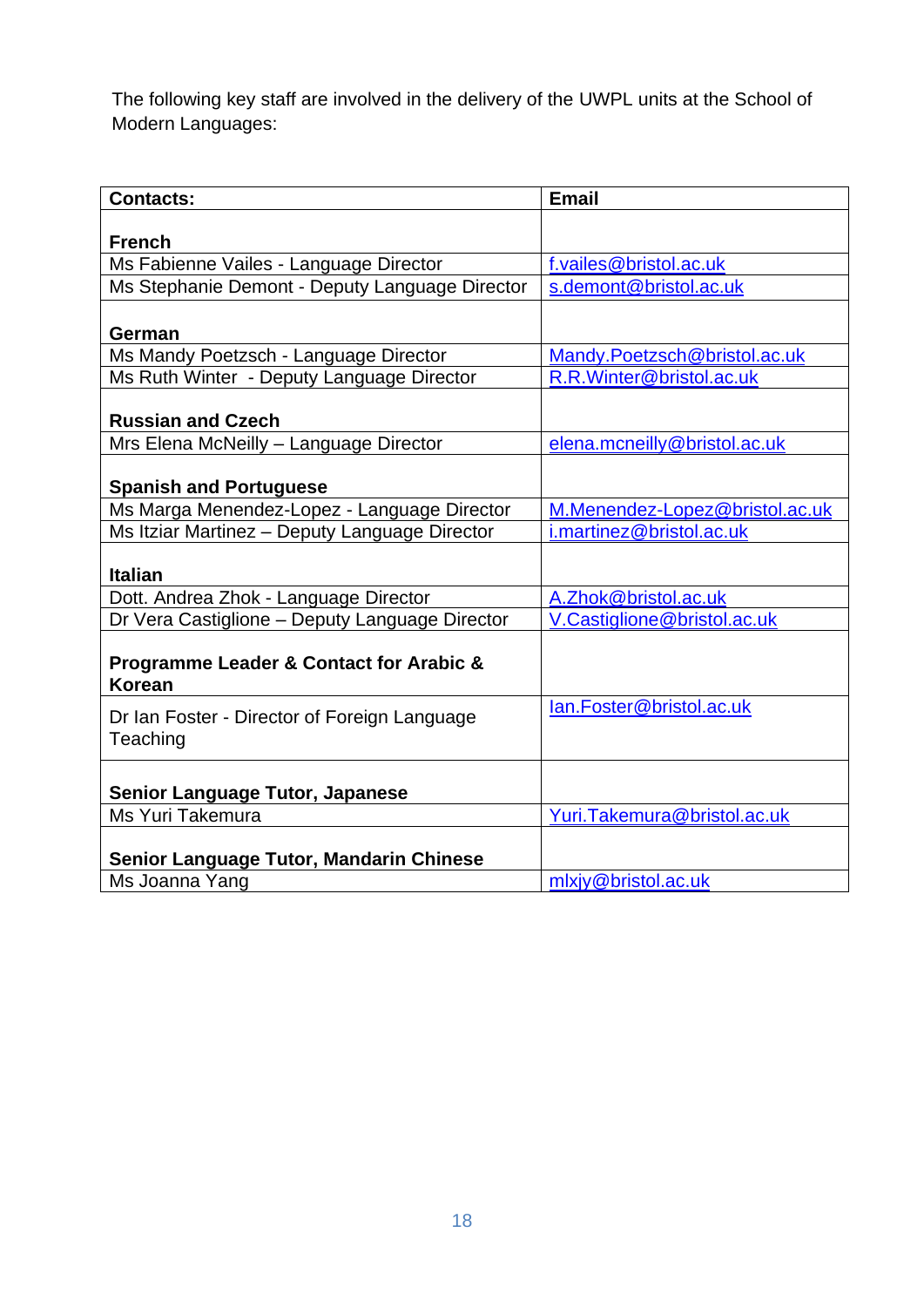# <span id="page-18-0"></span>24. GENERAL CONTACT DETAILS

The School of Modern Languages School Office is situated in room G88 at:

Office hours: Term time and Vacation time: Monday to Friday 8.30am - 4.30pm

17 Woodland Road Bristol BS8 1TE Tel: +44 117 33 18011 Fax: +44 117 33 18010 E-mail: [sml-uwlp@bristol.ac.uk](mailto:sml-uwlp@bristol.ac.uk)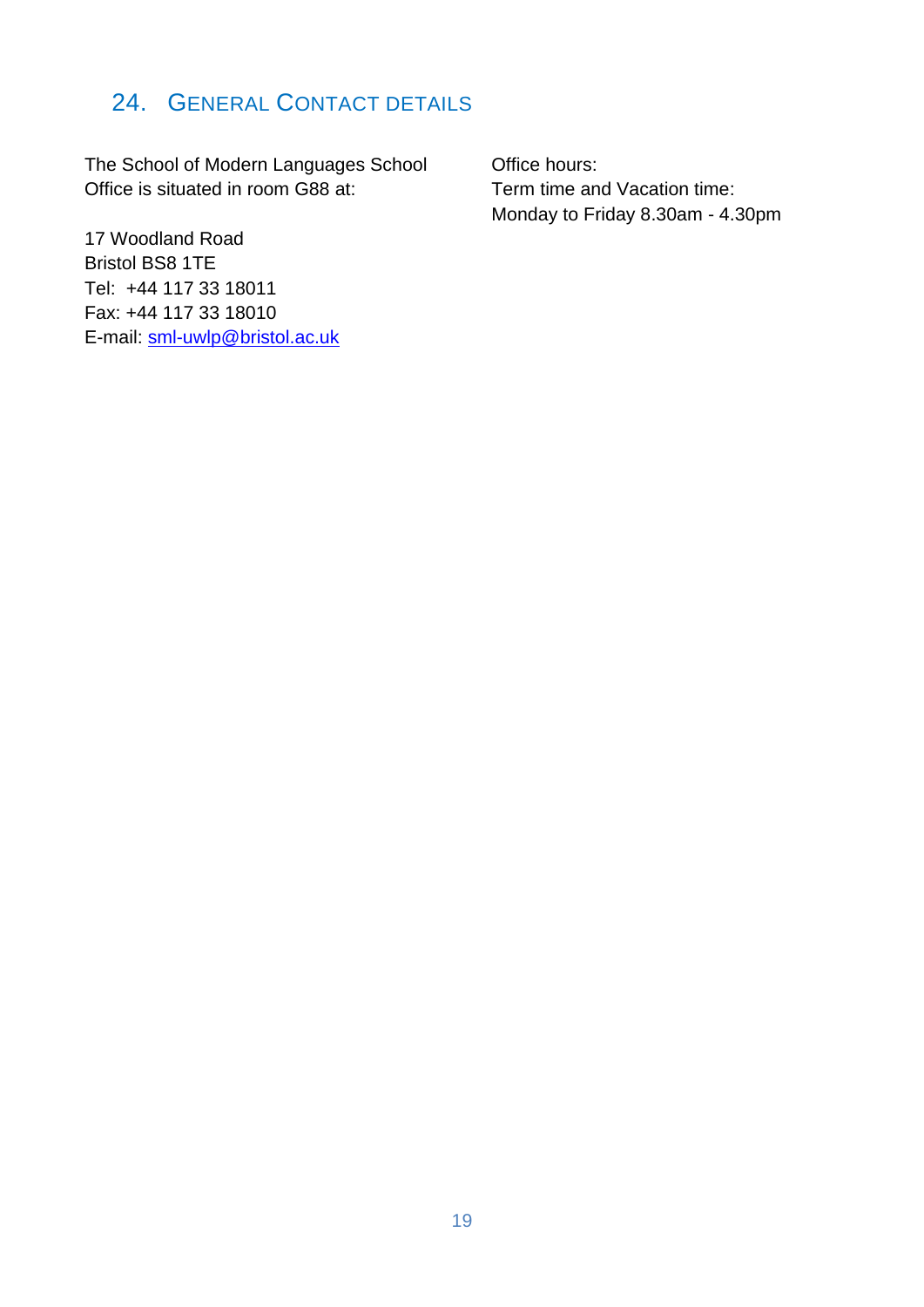# <span id="page-19-0"></span>APPENDICES

# <span id="page-19-1"></span>A. TABLE OF ENTRY LEVELS AND PREREQUISITES

| French, German, Italian, Spanish,<br>Portuguese, Russian, Modern<br><b>Standard Arabic, Korean, Mandarin</b><br><b>Chinese, Japanese</b> | <b>Pre-requisite</b>                                                                     |
|------------------------------------------------------------------------------------------------------------------------------------------|------------------------------------------------------------------------------------------|
| <b>Beginners</b>                                                                                                                         | No Prior knowledge, qualification or<br>experience of the language, absolute<br>beginner |

| French, German, Italian, Spanish    | <b>Pre-requisite</b>                                             |  |  |
|-------------------------------------|------------------------------------------------------------------|--|--|
| Post-Beginners                      | A pass at GCSE grade C or equivalent<br>qualification            |  |  |
| Intermediate                        | A pass at A Level grade C or equivalent<br>qualification         |  |  |
| Follow-on (also <b>Portuguese</b> ) | Successful completion of Beginners course                        |  |  |
| Advanced                            | Successful completion of Intermediate course<br>or equivalent    |  |  |
| Level 6 units                       | Successful completion of year abroad or<br>equivalent experience |  |  |

| <b>Mandarin Chinese, Japanese</b> | <b>Pre-requisite</b>                                                                                                 |
|-----------------------------------|----------------------------------------------------------------------------------------------------------------------|
| Pre-intermediate                  | Successful completion of Beginners course<br>or equivalent qualification or experience                               |
| Intermediate                      | Successful completion of Pre-intermediate<br>course or equivalent qualification or<br>experience                     |
| Advanced                          | Successful completion of intermediate course<br>or equivalent qualification or experience<br>(typically Year Abroad) |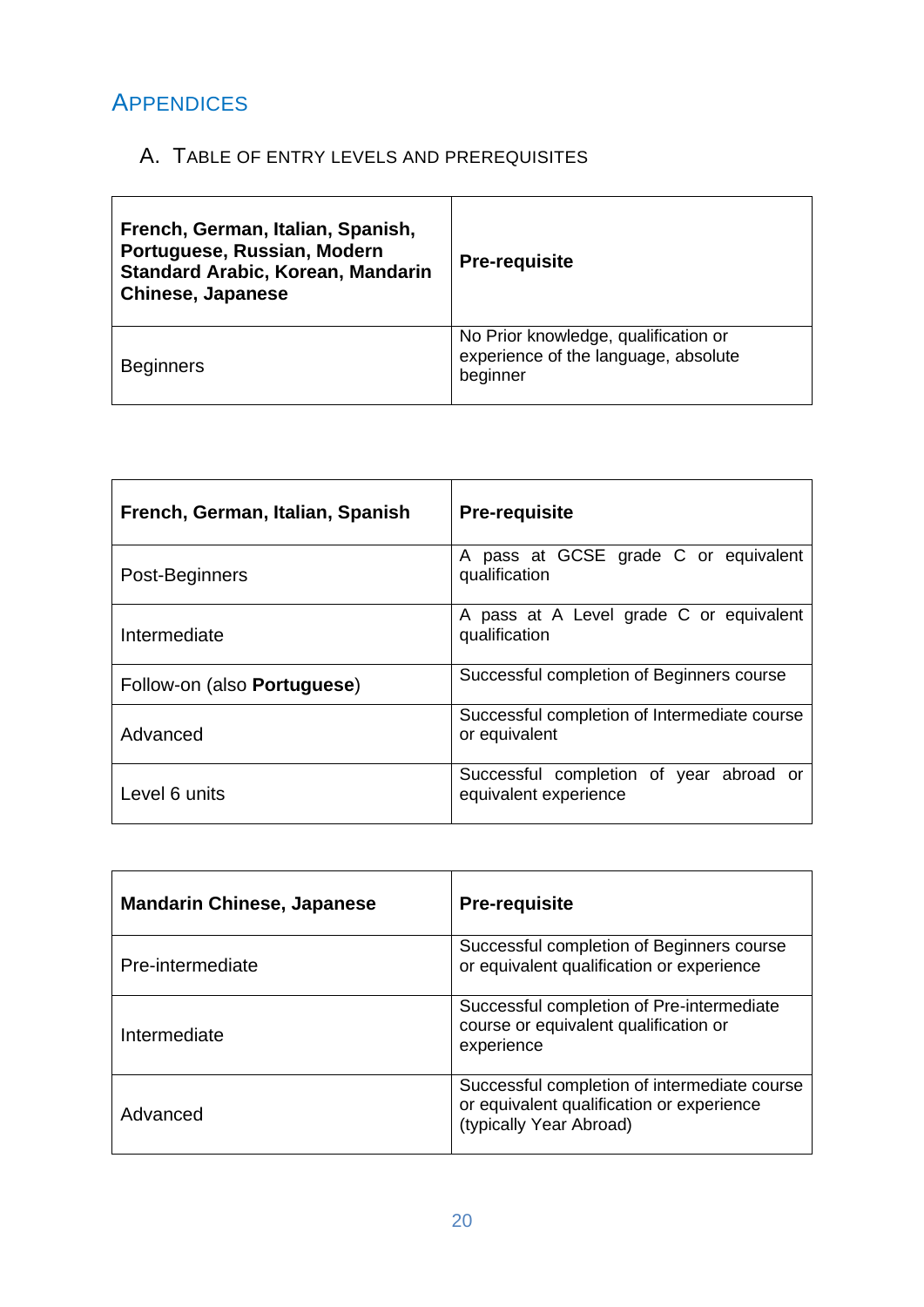### <span id="page-20-0"></span>B. AIMS AND OBJECTIVES

### **Beginners**

This unit provides a general introduction to the target language. It is intended:

- To provide students with a solid foundation of the essential structures of the target language, thus enabling them to communicate effectively across the four key language skills at an elementary level on a variety of general topics.
- To enable participants to give and understand information and to achieve a confident elementary level of communicative competence in everyday situations.
- To introduce students to the customs, culture and society of the regions/countries in which the languages are spoken and to develop student awareness of the general social and cultural background of the language.
- To enable students to apply their developing language skills into areas related to their field of study.

### **Post-Beginners**

This unit provides further development of students' knowledge of the target language beyond beginners' level. It is intended:

- To review and consolidate the essential structures of the target language, developing both vocabulary and a range of language structures thus equipping students with the linguistic tools to enable them to communicate effectively in everyday situations.
- To further develop active and passive language skills, including comprehension skills in listening and note taking, productive skills in speaking, reading and writing.
- To expand students' knowledge of the socio-cultural aspects of the regions/countries in which the languages are spoken, and to introduce the transferable skills necessary for studying and/or working abroad.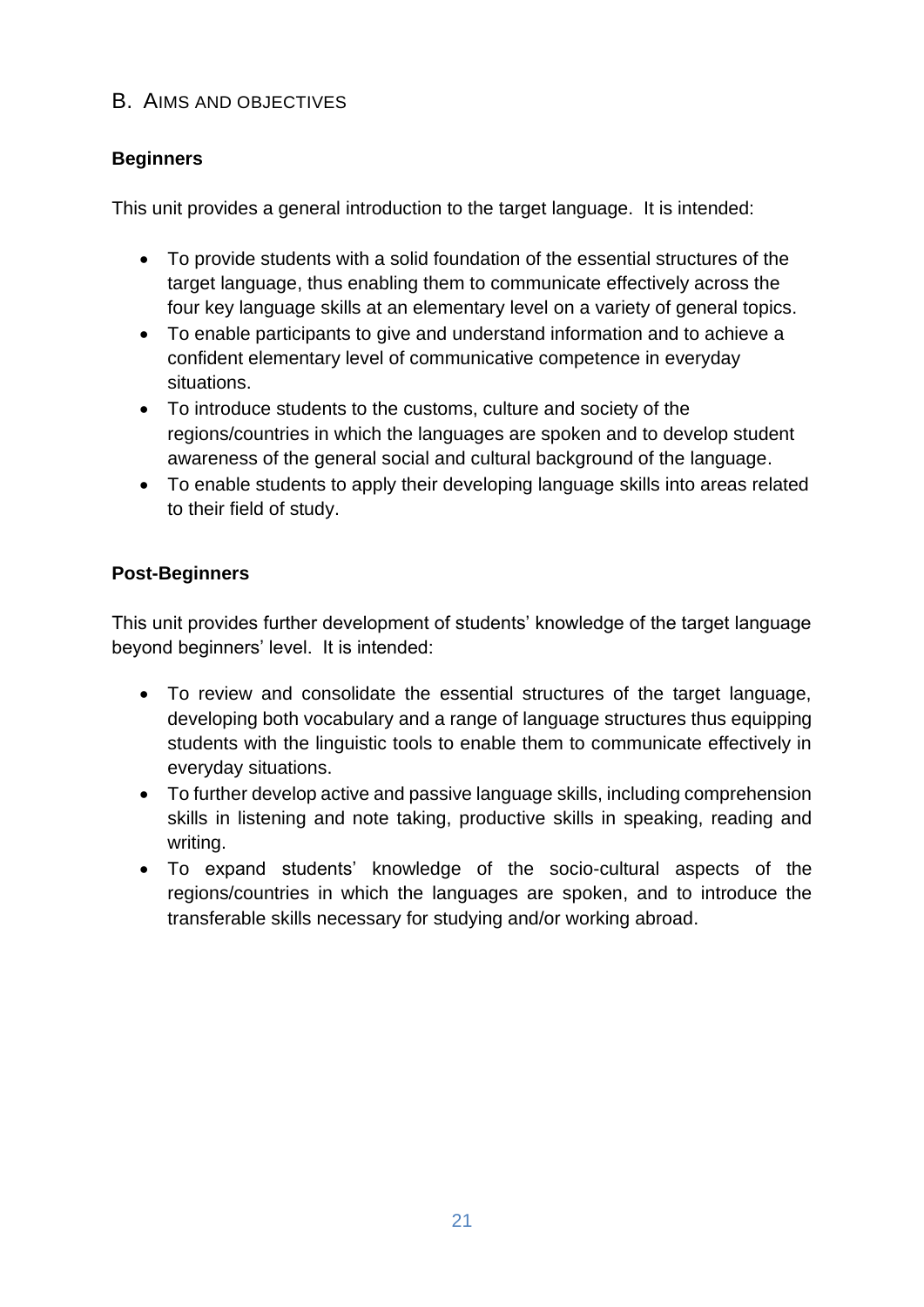### **Intermediate**

This unit provides further development of students' knowledge of the target language beyond intermediate level. It is intended:

- To review and consolidate the essential structures of the target language, developing both vocabulary and a range of language structures thus equipping students with the linguistic tools to enable them to communicate effectively in everyday situations.
- To further develop active and passive language skills, including comprehension skills in listening and note taking, productive skills in speaking, reading and writing.
- To expand students' knowledge of the socio-cultural aspects of the regions/countries in which the languages are spoken and to introduce the transferable skills necessary for studying and/or working abroad.

### **Follow-on**

This unit is designed to follow on from the beginners' level unit. It provides further development of students' knowledge of the target language beyond that level.

It is intended:

- To review and consolidate the essential structures of the target language, developing both vocabulary and a range of language structures thus equipping students with the linguistic tools to enable them to communicate effectively in everyday situations.
- To further develop active and passive language skills, including comprehension skills in listening and note taking, productive skills in speaking, reading and writing.
- To expand students' knowledge of the socio-cultural aspects of the regions/countries in which the languages are spoken and to introduce and develop the transferable skills necessary for studying and/or working abroad.
- To introduce the linguistic structures and terminology which will enable them to pursue academic goals in the target language and to develop the skills which will facilitate their integration into the socio-cultural and academic environment of the target language.

### **Advanced**

This unit is designed to follow on from the intermediate level unit. It provides further development of students' knowledge of the target language at an advanced level. It is intended: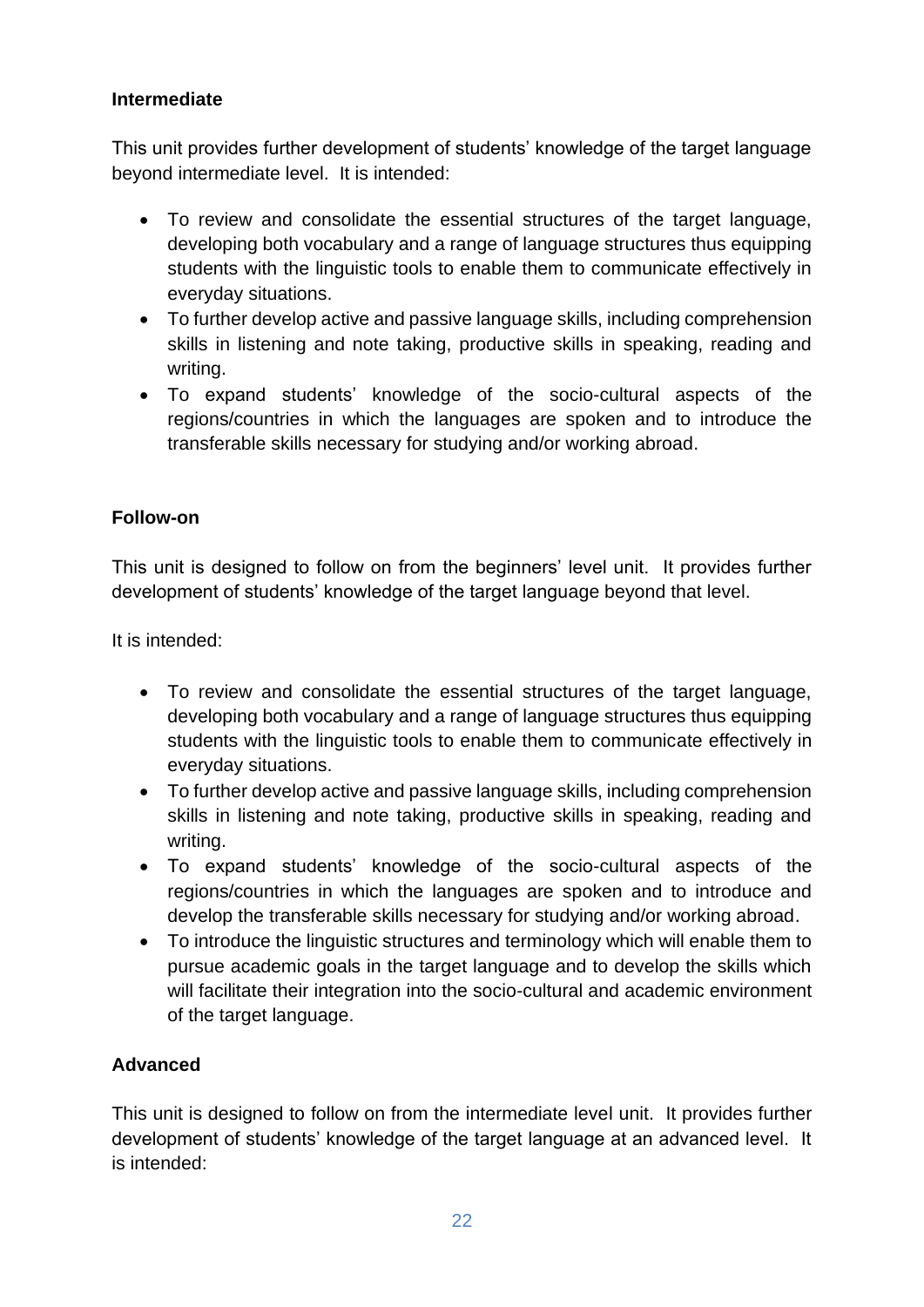- To introduce and develop the linguistic structures and terminology which will enable the student to pursue academic goals of their chosen discipline.
- To develop and offer practice in specific academic skills such as those necessary for taking notes from lectures, giving oral presentations and writing an extended report on a core subject related topic.
- To equip students with the background knowledge which will enable them to integrate quickly in the social, cultural and academic environment of the target language.

### **AFTER YEAR ABROAD (OR WITH EQUIVALENT COMPETENCE) ONLY**

### **Level 6 / H**

These units are designed to follow on from a year abroad or equivalent experience. They provide further development of students' knowledge of the target language at an advanced level. It is intended:

- To maintain and reinforce the advanced specialist concepts and the cultural awareness acquired during the period of study or work in the country of the target language.
- To prepare students to function effectively in an international business environment and the international labour market.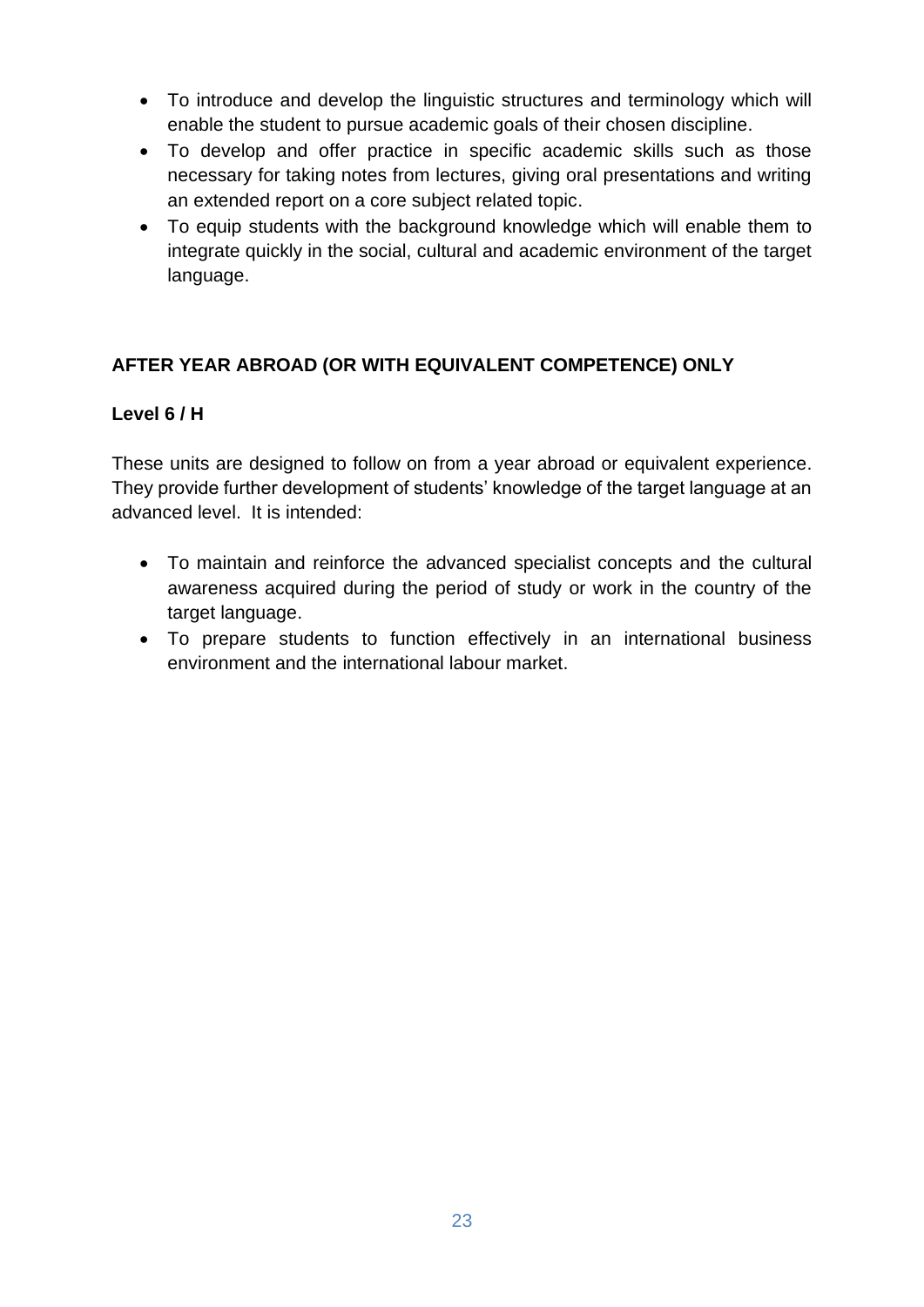### **JAPANESE AND CHINESE ONLY**

### **Pre-Intermediate**

This unit provides further development of students' knowledge of the target language beyond beginners' level. It is intended:

- To review and consolidate the essential structures of the target language, developing both vocabulary and a range of language structures thus equipping students with the linguistic tools to enable them to communicate effectively in everyday situations.
- To further develop active and passive language skills, including comprehension skills in listening and note taking, productive skills in speaking, reading and writing.
- To build on knowledge of the socio-cultural aspects of the regions/countries in which the languages are spoken and to introduce the transferable skills necessary for studying and/or working abroad.

### **Post-Intermediate**

This unit provides further development of students' knowledge of the target language at an advanced level. It is intended:

- To introduce and develop the linguistic structures and terminology which will enable the student to pursue academic goals of their chosen discipline.
- To develop and offer practice in specific academic skills such as those necessary for taking notes from lectures, giving oral presentations and writing an extended report on a core subject related topic.
- To equip students with the background knowledge which will enable them to integrate quickly in the social, cultural and academic environment of the target language.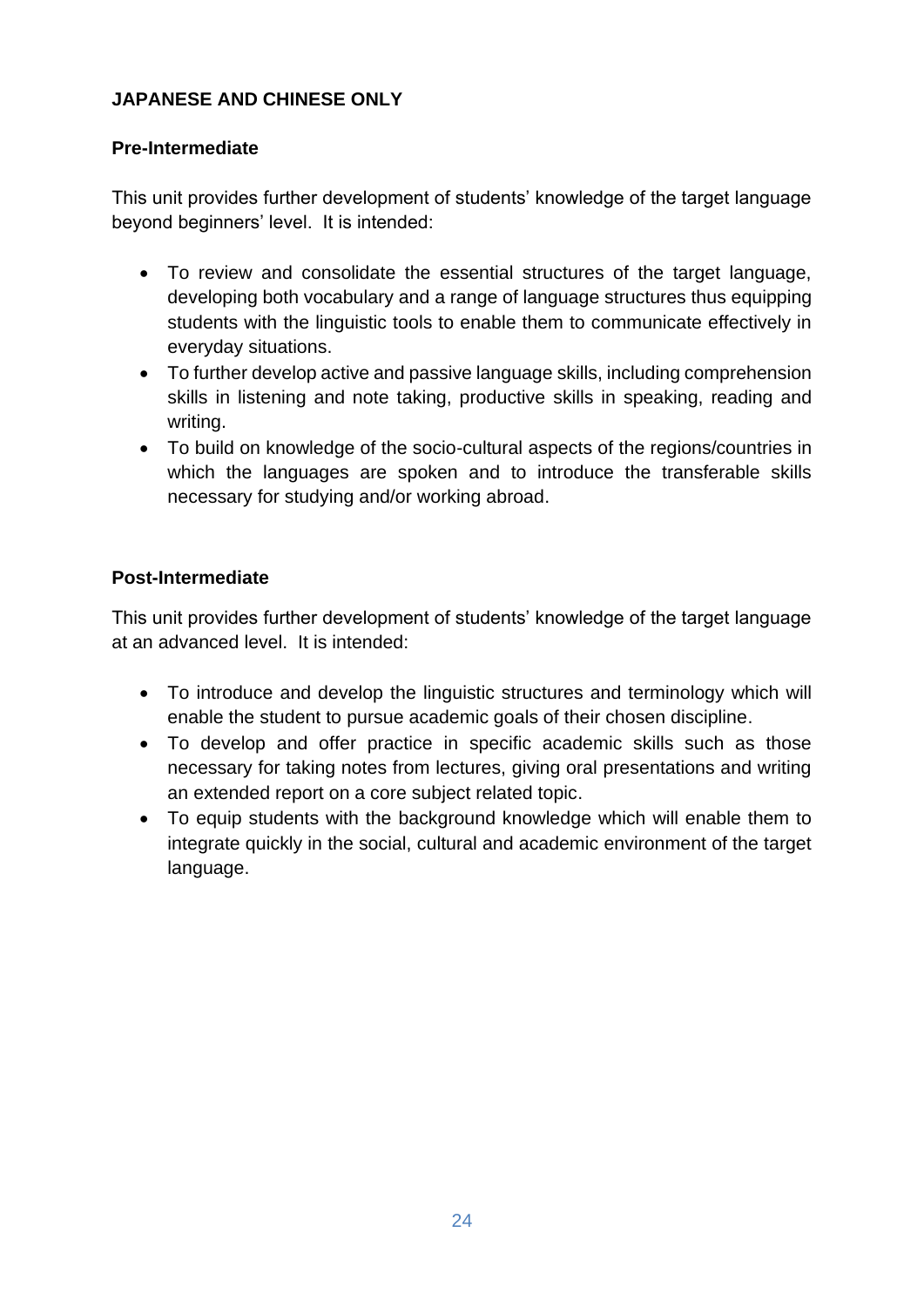# <span id="page-24-0"></span>C. COURSE CODES

| <b>Entry Level</b>                            | <b>Credit</b><br>points | Language                                                                                                                                          | <b>Course code</b>                                                                                                                                                                                   |
|-----------------------------------------------|-------------------------|---------------------------------------------------------------------------------------------------------------------------------------------------|------------------------------------------------------------------------------------------------------------------------------------------------------------------------------------------------------|
| <b>Beginners</b>                              | 20                      | French<br>German<br>Italian<br>Japanese<br>Korean<br><b>Mandarin Chinese</b><br><b>Modern Standard Arabic</b><br>Portuguese<br>Russian<br>Spanish | <b>UWLP10001</b><br><b>UWLP10004</b><br><b>UWLP10014</b><br><b>UWLP10012</b><br><b>UWLP10018</b><br><b>UWLP10013</b><br><b>UWLP10008</b><br><b>UWLP10024</b><br><b>UWLP10016</b><br><b>UWLP10009</b> |
| Post-Beginners                                | 20                      | French<br>German<br>Italian<br>Spanish                                                                                                            | <b>UWLP10002</b><br><b>UWLP10005</b><br><b>UWLP10015</b><br><b>UWLP10010</b>                                                                                                                         |
| Intermediate                                  | 20                      | French<br>German<br>Spanish                                                                                                                       | <b>UWLP10003</b><br><b>UWLP10006</b><br><b>UWLP10011</b>                                                                                                                                             |
| Follow-on                                     | 20                      | French<br>German<br>Italian<br>Portuguese<br>Spanish                                                                                              | <b>UWLP20001</b><br><b>UWLP20003</b><br><b>UWLP20010</b><br><b>UWLP20016</b><br><b>UWLP20005</b>                                                                                                     |
| French<br>20<br>Advanced<br>German<br>Spanish |                         |                                                                                                                                                   | <b>UWLP20002</b><br><b>UWLP20004</b><br><b>UWLP20006</b>                                                                                                                                             |